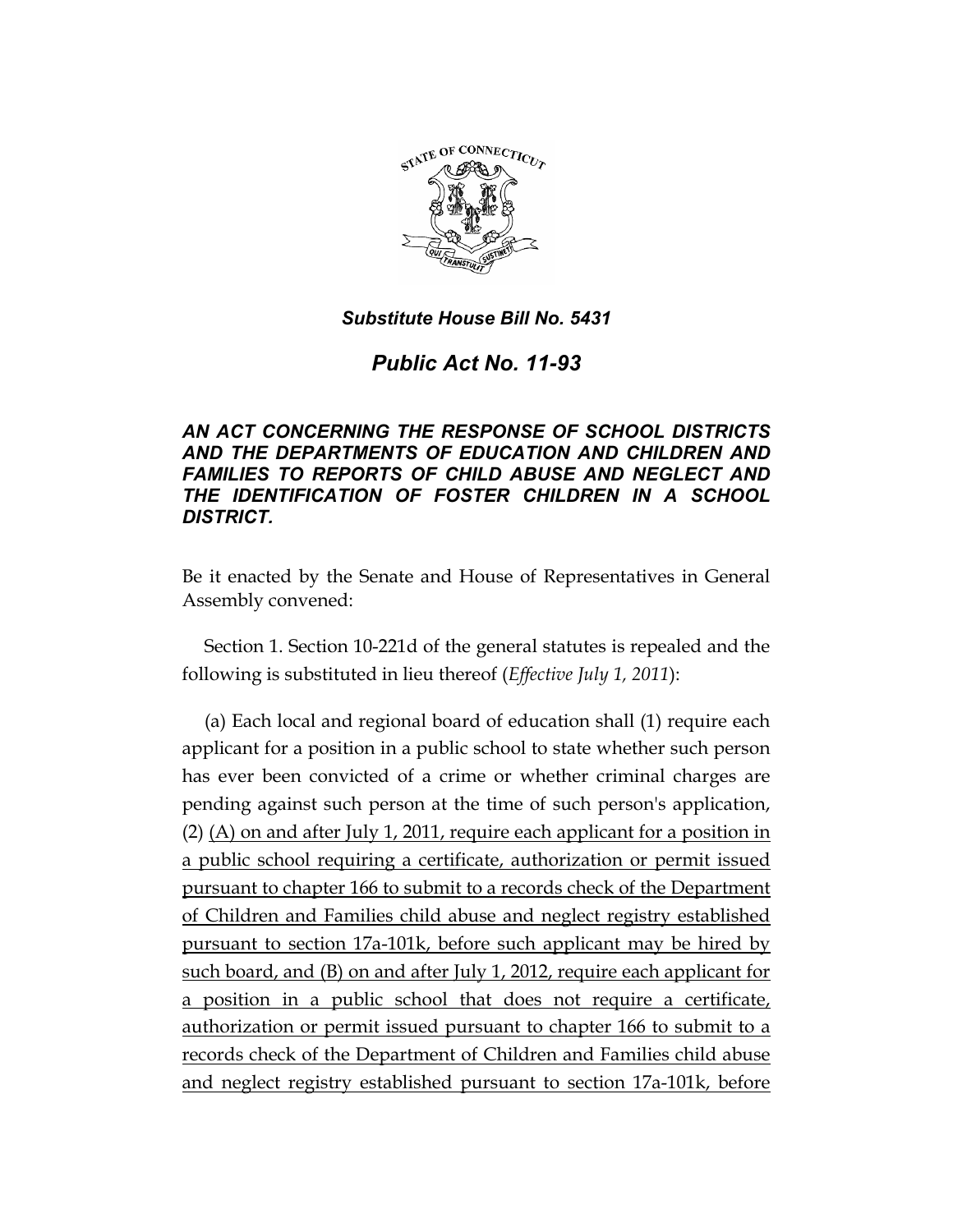such applicant may be hired by such board, (3) require, subject to the provisions of subsection (d) of this section, each person hired by the board after July 1, 1994, to submit to state and national criminal history records checks within thirty days from the date of employment and may require, subject to the provisions of subsection (d) of this section, any person hired prior to said date to submit to state and national criminal history records checks, and **[**(3)**]** (4) require each worker (A) placed within a school under a public assistance employment program, (B) employed by a provider of supplemental services pursuant to the No Child Left Behind Act, P.L. 107-110, or (C) on and after July 1, 2010, in a nonpaid, noncertified position completing preparation requirements for the issuance of an educator certificate pursuant to chapter 166, who performs a service involving direct student contact to submit to state and national criminal history records checks within thirty days from the date such worker begins to perform such service. The criminal history records checks required by this subsection shall be conducted in accordance with section 29-17a. If the local or regional board of education receives notice of a conviction of a crime which has not previously been disclosed by such person to the board, the board may (i) terminate the contract of a certified employee, in accordance with the provisions of section 10-151, and (ii) dismiss a noncertified employee provided such employee is notified of the reason for such dismissal, is provided the opportunity to file with the board, in writing, any proper answer to such criminal conviction and a copy of the notice of such criminal conviction, the answer and the dismissal order are made a part of the records of the board. In addition, if the local or regional board of education receives notice of a conviction of a crime by a person (I) holding a certificate, authorization or permit issued by the State Board of Education, (II) employed by a provider of supplemental services, or (III) on and after July 1, 2010, in a nonpaid, noncertified position completing preparation requirements for the issuance of an educator certificate pursuant to chapter 166, the local or regional board of education shall send such notice to the State

*Public Act No. 11-93 2 of 30*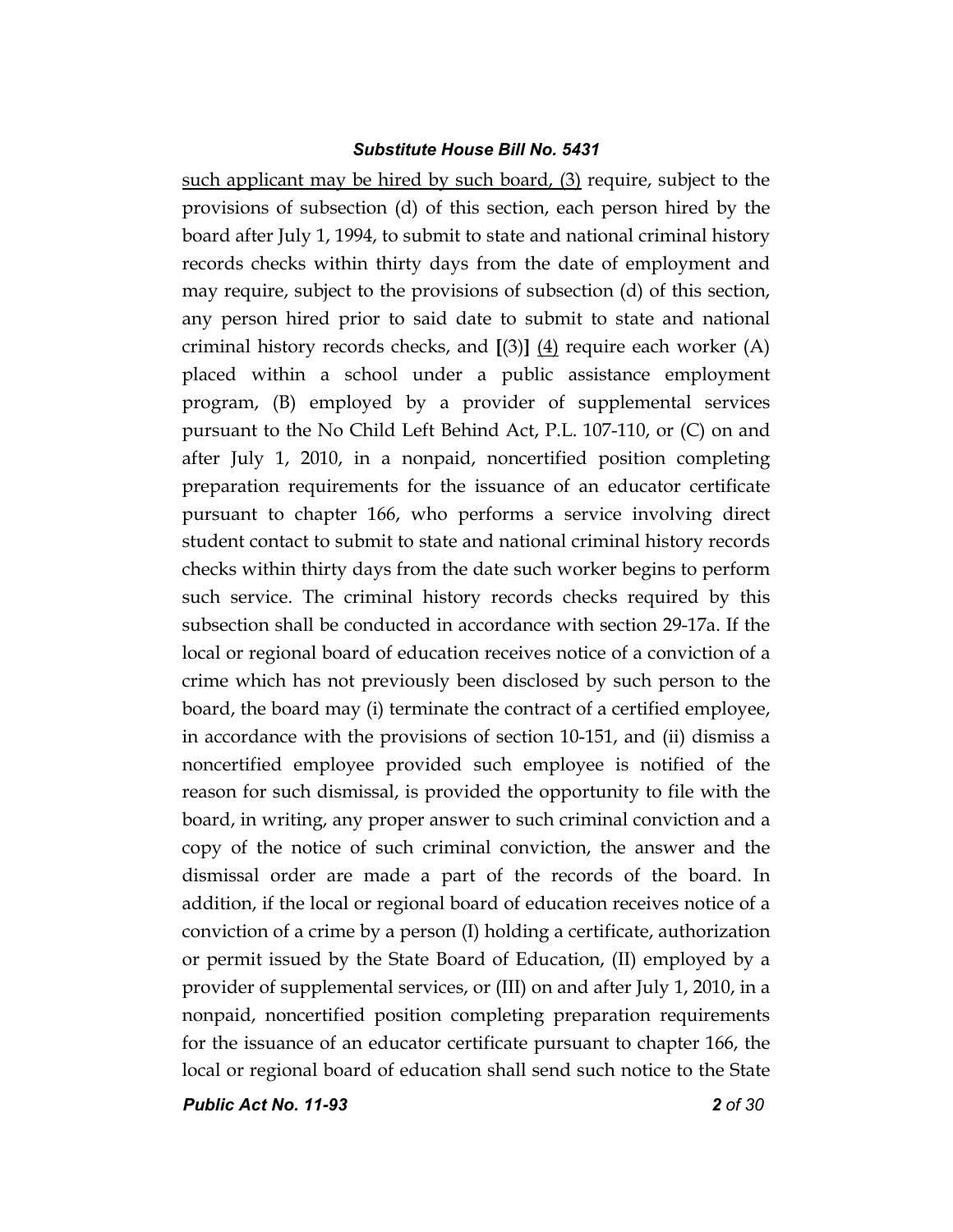Board of Education. The supervisory agent of a private school may require any applicant for a position in such school or any employee of such school to submit to state and national criminal history records checks in accordance with the procedures described in this subsection.

(b) If a local or regional board of education, endowed or incorporated academy approved by the State Board of Education pursuant to section 10-34, or special education facility approved by the State Board of Education pursuant to section 10-76d requests, a regional educational service center shall arrange for the fingerprinting of any person required to submit to state and national criminal history records checks pursuant to this section or for conducting any other method of positive identification required by the State Police Bureau of Identification or the Federal Bureau of Investigation and shall forward such fingerprints or other positive identifying information to the State Police Bureau of Identification which shall conduct criminal history records checks in accordance with section 29-17a. Such regional educational service centers shall provide the results of such checks to such local or regional board of education, endowed or incorporated academy or special education facility. Such regional educational service centers shall provide such results to any other local or regional board of education or regional educational service center upon the request of such person.

(c) State and national criminal history records checks for substitute teachers completed within one year prior to the date of employment with a local or regional board of education and submitted to the employing board of education shall meet the requirements of subdivision **[**(2)**]** (3) of subsection (a) of this section. A local or regional board of education shall not require substitute teachers to submit to state and national criminal history records checks pursuant to subdivision **[**(2)**]** (3) of subsection (a) of this section if they are continuously employed by such local or regional board of education.

*Public Act No. 11-93 3 of 30*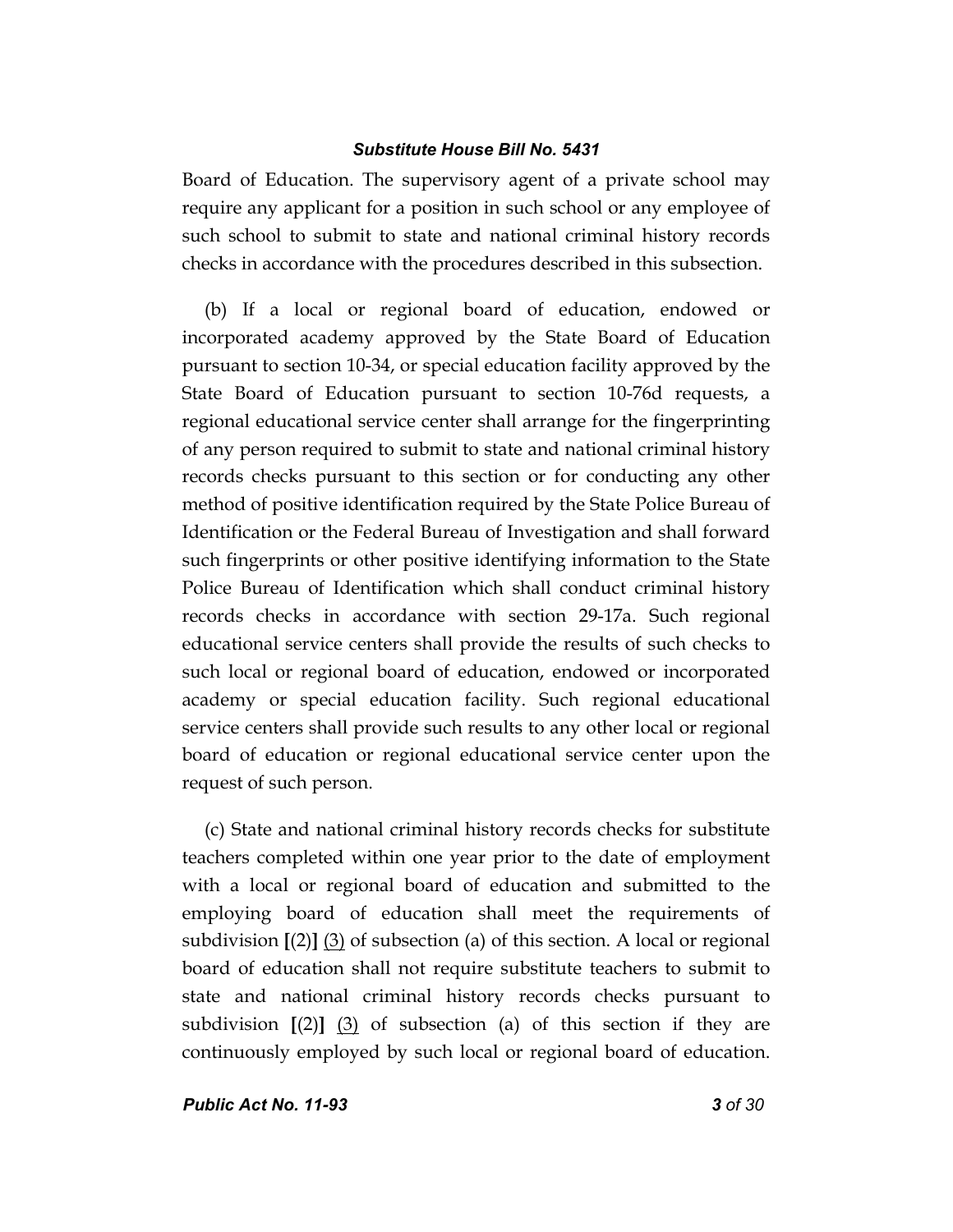For purposes of this section, substitute teachers shall be deemed to be continuously employed by a local or regional board of education if they are employed at least one day of each school year by such local or regional board of education.

(d) (1) The provisions of this section shall not apply to a person required to submit to a criminal history records check pursuant to the provisions of subsection **[**(d)**]** (e) of section 14-44.

(2) The provisions of this section shall not apply to a student employed by the local or regional school district in which the student attends school.

(3) The provisions of subsection (a) of this section requiring state and national criminal history records checks shall, at the discretion of a local or regional board of education, apply to a person employed by a local or regional board of education as a teacher for a noncredit adult class or adult education activity, as defined in section 10-67, who is not required to hold a teaching certificate pursuant to section 10-145b, as amended by this act, for his or her position.

(e) The State Board of Education shall submit, periodically, a database of applicants for an initial issuance of certificate, authorization or permit pursuant to sections 10-144o to 10-149, inclusive, as amended by this act, to the State Police Bureau of Identification. The State Police Bureau of Identification shall conduct a state criminal history records check against such database and notify the State Board of Education of any such applicant who has a criminal conviction. The State Board of Education shall not issue a certificate, authorization or permit until it receives and evaluates the results of such check and may deny an application in accordance with the provisions of subsection (j) of section 10-145b, as amended by this act.

(f) The State Board of Education shall submit, periodically, a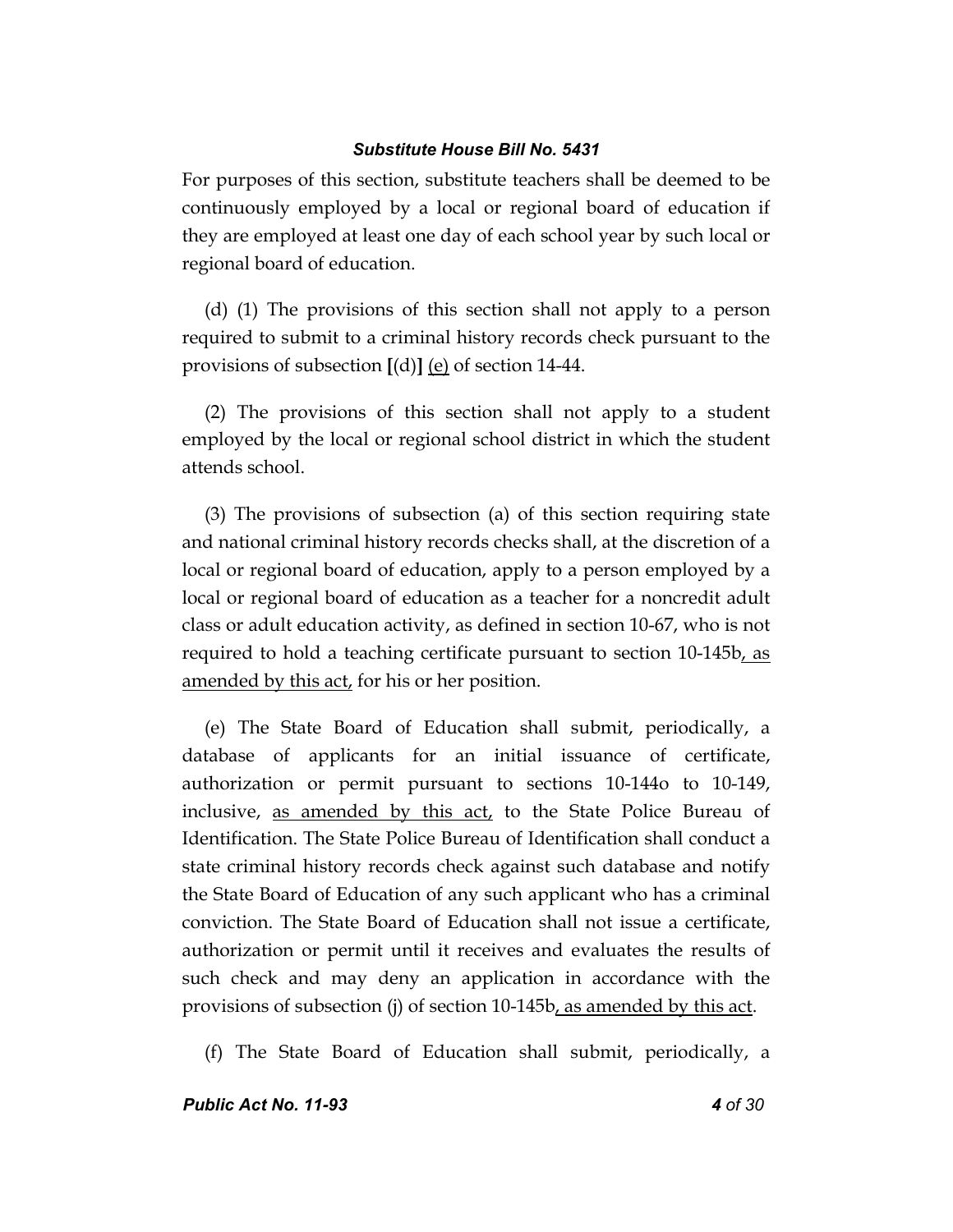database of all persons who hold certificates, authorizations or permits to the State Police Bureau of Identification. The State Police Bureau of Identification shall conduct a state criminal history records check against such database and shall notify the State Board of Education of any such person who has a criminal conviction. The State Board of Education may revoke the certificate, authorization or permit of such person in accordance with the provisions of subsection (j) of section 10- 145b, as amended by this act.

(g) The State Board of Education shall require each applicant seeking an initial issuance or renewal of a certificate, authorization or permit pursuant to sections 10-144o to 10-149, inclusive, as amended by this act, to submit to a records check of the Department of Children and Families child abuse and neglect registry established pursuant to section 17a-101k. If notification is received that the applicant is listed as a perpetrator of abuse or neglect on the Department of Children and Families child abuse and neglect registry, the board shall deny an application for the certificate, authorization or permit in accordance with the provisions of subsection (j) of section 10-145b, as amended by this act, or may revoke the certificate, authorization or permit in accordance with the provisions of said subsection (j).

Sec. 2. Subsection (f) of section 17a-28 of the general statutes is repealed and the following is substituted in lieu thereof (*Effective July 1, 2011*):

(f) The commissioner or the commissioner's designee shall, upon request, promptly provide copies of records, without the consent of a person, to (1) a law enforcement agency, (2) the Chief State's Attorney, or the Chief State's Attorney's designee, or a state's attorney for the judicial district in which the child resides or in which the alleged abuse or neglect occurred, or the state's attorney's designee, for purposes of investigating or prosecuting an allegation of child abuse or neglect, (3) the attorney appointed to represent a child in any court in litigation

*Public Act No. 11-93 5 of 30*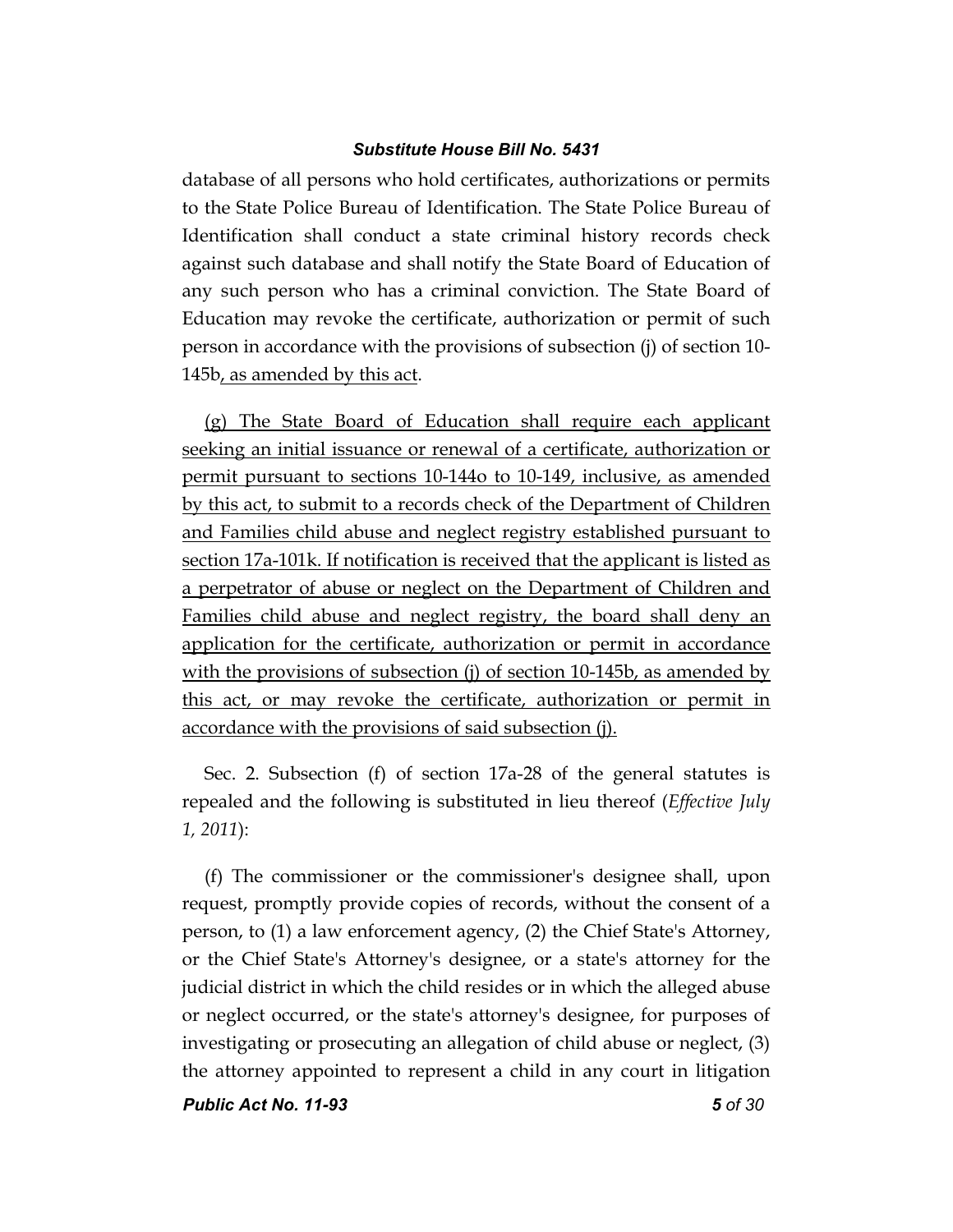affecting the best interests of the child, (4) a guardian ad litem appointed to represent a child in any court in litigation affecting the best interests of the child, (5) the Department of Public Health, in connection with: (A) Licensure of any person to care for children for the purposes of determining the suitability of such person for licensure, subject to the provisions of sections  $17a-101g$ , as amended by this act, and 17a-101k, or (B) an investigation conducted pursuant to section 19a-80f, (6) any state agency which licenses such person to educate or care for children pursuant to section 10-145b, as amended by this act, or 17a-101j, subject to the provisions of sections 17a-101g, as amended by this act, and 17a-101k concerning nondisclosure of findings of responsibility for abuse and neglect, (7) the Governor, when requested in writing, in the course of the Governor's official functions or the Legislative Program Review and Investigations Committee, the joint standing committee of the General Assembly having cognizance of matters relating to the judiciary and the select committee of the General Assembly having cognizance of matters relating to children when requested in the course of said committees' official functions in writing, and upon a majority vote of said committee, provided no names or other identifying information shall be disclosed unless it is essential to the legislative or gubernatorial purpose, (8) a local or regional board of education, provided the records are limited to  $(A)$  educational records created or obtained by the state or Connecticut-Unified School District #2, established pursuant to section 17a-37, or (B) inclusion on the Department of Children and Families child abuse and neglect registry established pursuant to section 17a-101k, subject to the provisions of sections 17a-101g, as amended by this act, and 17a-101k concerning nondisclosure of findings of responsibility for abuse and neglect, (9) a party in a custody proceeding under section 17a-112 or 46b-129, in the Superior Court where such records concern a child who is the subject of the proceeding or the parent of such child, (10) the Chief Child Protection Attorney, or his or her designee, for purposes of ensuring competent

*Public Act No. 11-93 6 of 30*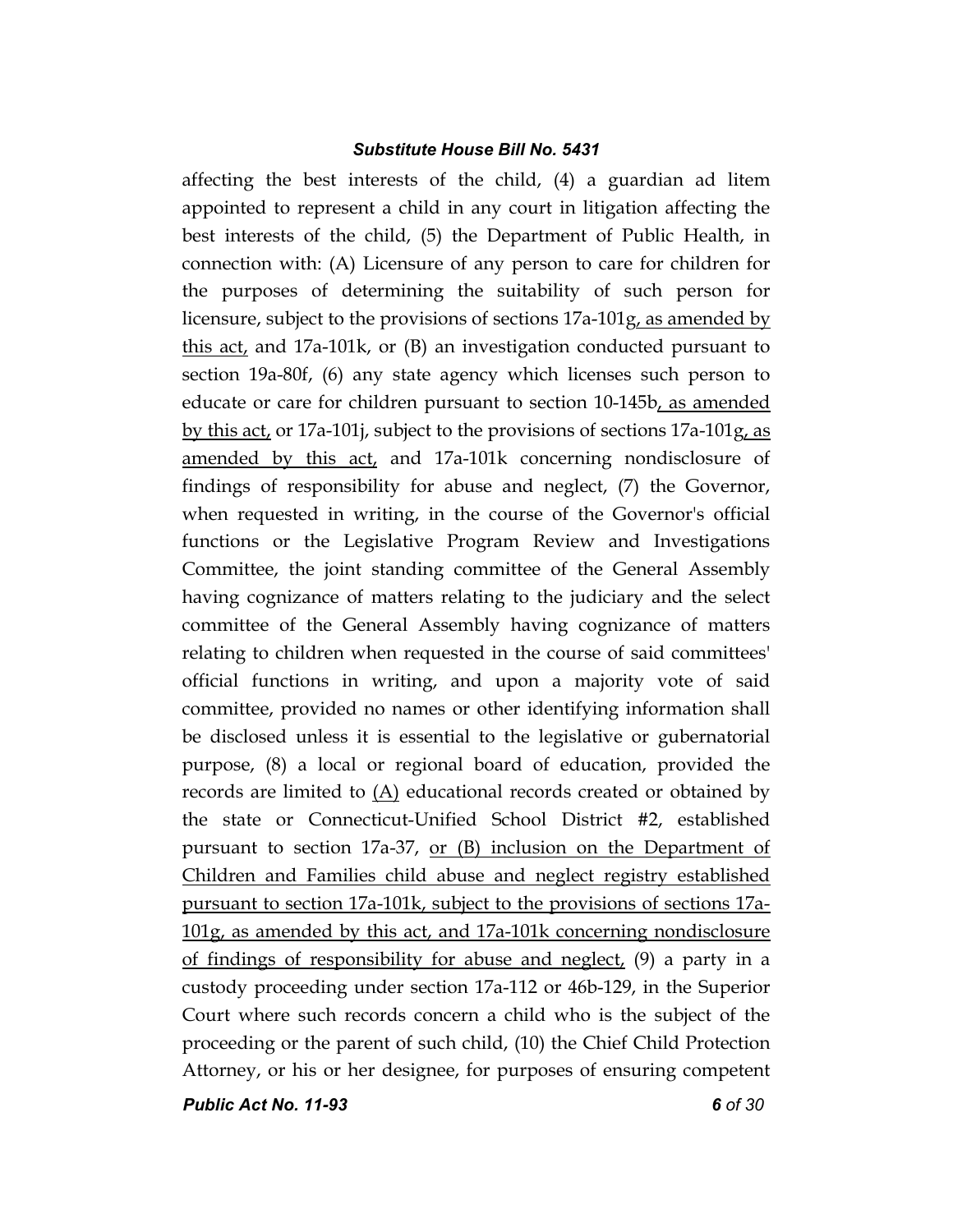representation by the attorneys whom the Chief Child Protection Attorney contracts with to provide legal and guardian ad litem services to the subjects of such records and to ensure accurate payments for services rendered by such contract attorneys, (11) the Department of Motor Vehicles, for purposes of checking the state's child abuse and neglect registry pursuant to subsection (e) of section 14-44, and (12) a judge of the Superior Court and all necessary parties in a family violence proceeding when such records concern family violence with respect to the child who is the subject of the proceeding or the parent of such child who is the subject of the proceeding. A disclosure under this section shall be made of any part of a record, whether or not created by the department, provided no confidential record of the Superior Court shall be disclosed other than the petition and any affidavits filed therewith in the superior court for juvenile matters, except upon an order of a judge of the Superior Court for good cause shown. The commissioner shall also disclose the name of any individual who cooperates with an investigation of a report of child abuse or neglect to such law enforcement agency or state's attorney for purposes of investigating or prosecuting an allegation of child abuse or neglect. The commissioner or the commissioner's designee shall, upon request, subject to the provisions of sections 17a-101g, as amended by this act, and 17a-101k, promptly provide copies of records, without the consent of the person, to (A) the Department of Public Health for the purpose of determining the suitability of a person to care for children in a facility licensed under sections 19a-77 to 19a-80, inclusive, 19a-82 to 19a-87, inclusive, and 19a-87b, **[**and**]** (B) the Department of Social Services for determining the suitability of a person for any payment from the department for providing child care, and (C) the superintendent of schools for any school district for the purpose of determining the suitability of a person to be employed by the local or regional board of education for such school district.

Sec. 3. Section 17a-101 of the general statutes is repealed and the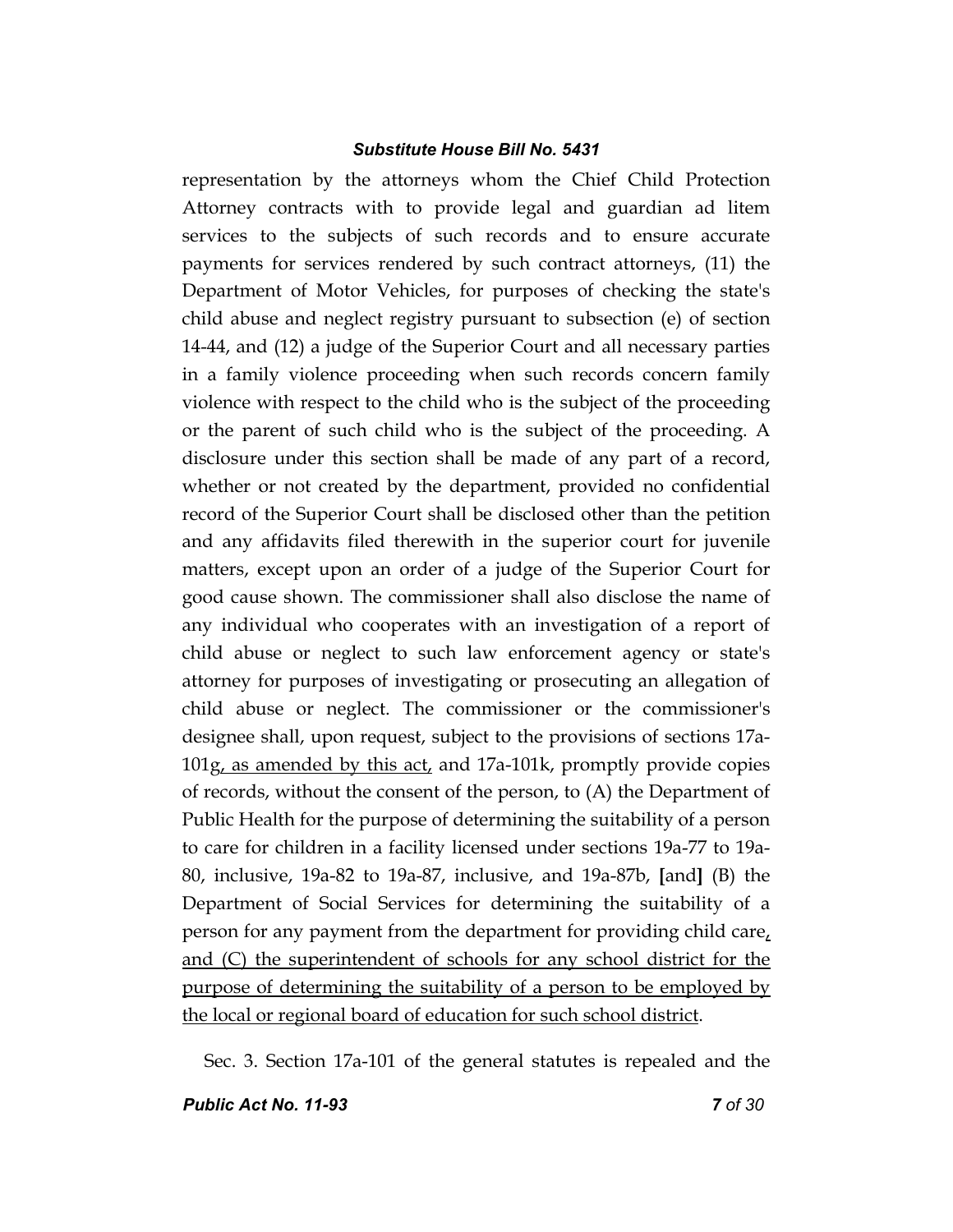following is substituted in lieu thereof (*Effective July 1, 2011*):

(a) The public policy of this state is: To protect children whose health and welfare may be adversely affected through injury and neglect; to strengthen the family and to make the home safe for children by enhancing the parental capacity for good child care; to provide a temporary or permanent nurturing and safe environment for children when necessary; and for these purposes to require the reporting of suspected child abuse or neglect, investigation of such reports by a social agency, and provision of services, where needed, to such child and family.

(b) The following persons shall be mandated reporters: Any physician or surgeon licensed under the provisions of chapter 370, any resident physician or intern in any hospital in this state, whether or not so licensed, any registered nurse, licensed practical nurse, medical examiner, dentist, dental hygienist, psychologist, **[**coach of intramural or interscholastic athletics, school superintendent, school teacher, school principal, school guidance counselor, school paraprofessional, school coach**]** a school employee, as defined in section 53a-65, social worker, police officer, juvenile or adult probation officer, juvenile or adult parole officer, member of the clergy, pharmacist, physical therapist, optometrist, chiropractor, podiatrist, mental health professional or physician assistant, any person who is a licensed or certified emergency medical services provider, any person who is a licensed or certified alcohol and drug counselor, any person who is a licensed marital and family therapist, any person who is a sexual assault counselor or a battered women's counselor as defined in section 52-146k, any person who is a licensed professional counselor, any person who is a licensed foster parent, any person paid to care for a child in any public or private facility, child day care center, group day care home or family day care home licensed by the state, any employee of the Department of Children and Families, any employee

*Public Act No. 11-93 8 of 30*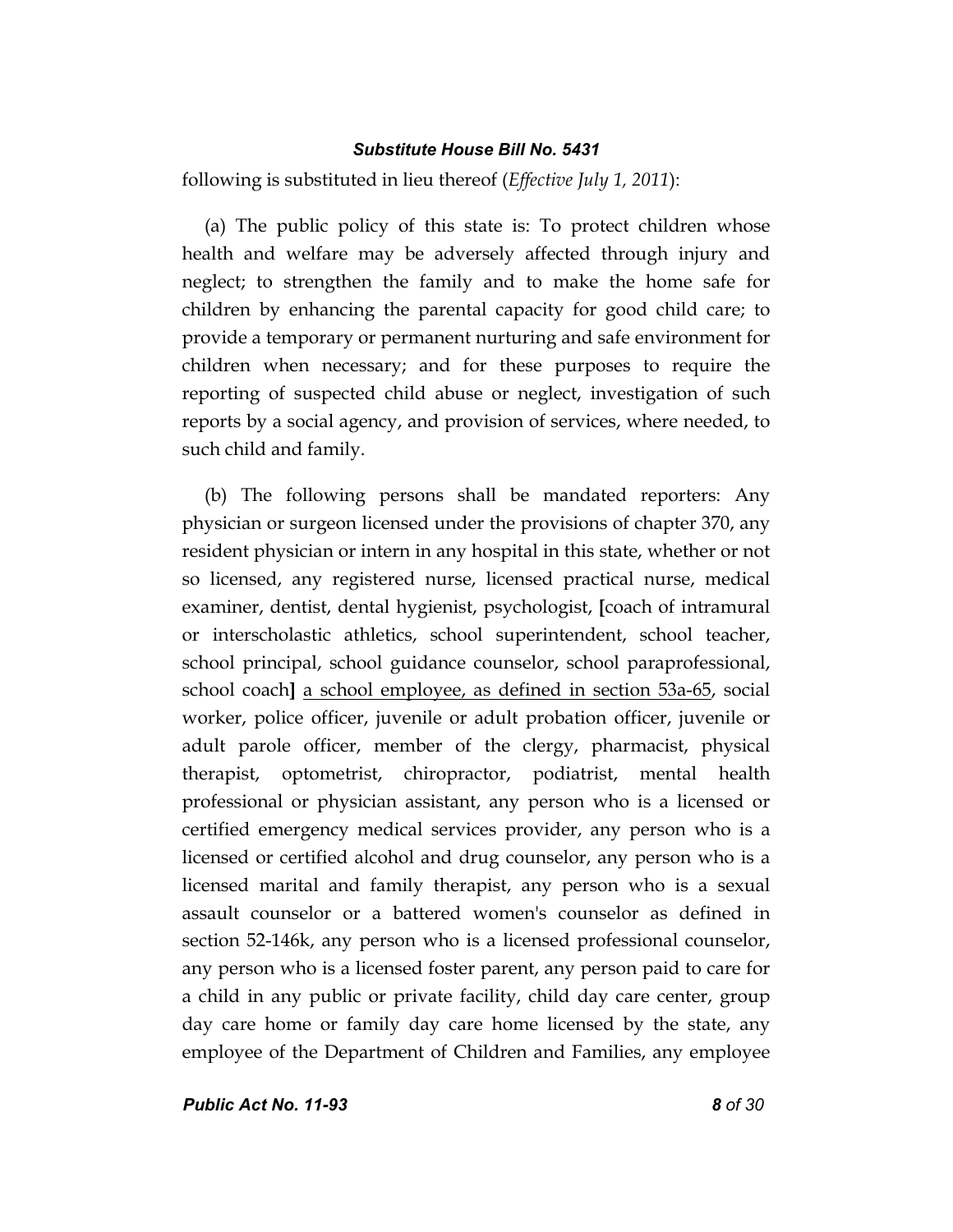of the Department of Public Health who is responsible for the licensing of child day care centers, group day care homes, family day care homes or youth camps, the Child Advocate and any employee of the Office of the Child Advocate and any family relations counselor, family relations counselor trainee or family services supervisor employed by the Judicial Department.

(c) The Commissioner of Children and Families shall develop an educational training program and refresher training program for the accurate and prompt identification and reporting of child abuse and neglect. Such training program and refresher training program shall be made available to all persons mandated to report child abuse and neglect at various times and locations throughout the state as determined by the Commissioner of Children and Families. Such training program shall be provided to all new school employees, as defined in section 53a-65, within available appropriations.

(d) Any mandated reporter, as defined in subsection (b) of this section, who fails to report to the Commissioner of Children and Families pursuant to section  $17a-101a$ , as amended by this act, shall be required to participate in an educational and training program established by the commissioner. The program may be provided by one or more private organizations approved by the commissioner, provided the entire costs of the program shall be paid from fees charged to the participants, the amount of which shall be subject to the approval of the commissioner.

(e) On or before October 1, 2011, the Department of Children and Families, in consultation with the Department of Education, shall develop a model mandated reporting policy for use by local and regional boards of education. Such policy shall state applicable state law regarding mandated reporting and any relevant information that may assist school districts in the performance of mandated reporting. Such policy shall include, but not be limited to, the following

*Public Act No. 11-93 9 of 30*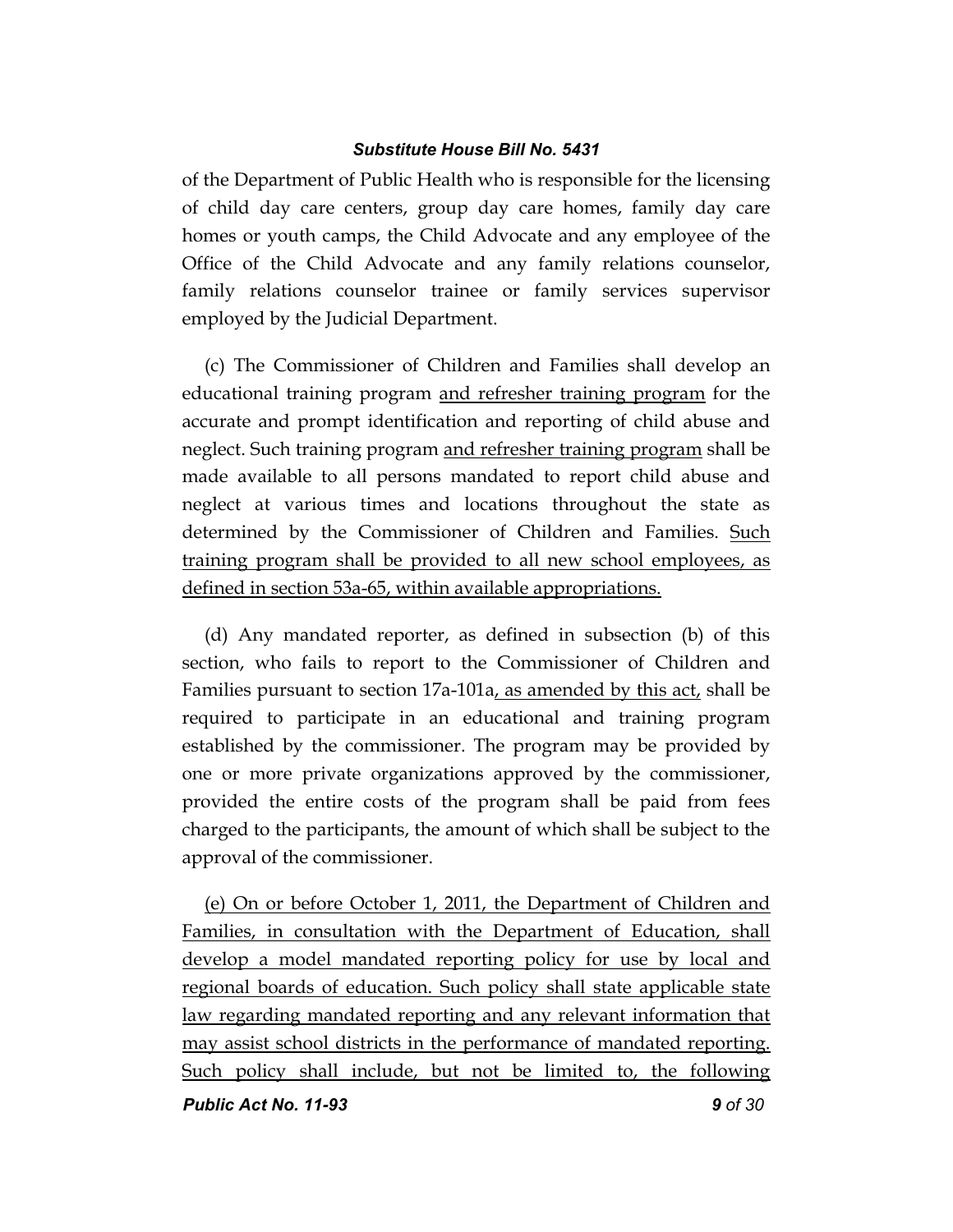information: (1) Those persons employed by the local or regional board of education who are required pursuant to this section to be mandated reporters, (2) the type of information that is to be reported, (3) the time frame for both written and verbal mandated reports, (4) a statement that the school district may conduct its own investigation into an allegation of abuse or neglect by a school employee, provided such investigation does not impede an investigation by the Department of Children and Families, and (5) a statement that retaliation against mandated reporters is prohibited. Such policy shall be updated and revised as necessary.

Sec. 4. Section 17a-101i of the general statutes is repealed and the following is substituted in lieu thereof (*Effective July 1, 2011*):

(a) Notwithstanding any provision of the general statutes, after an investigation has been completed and the Commissioner of Children and Families, based upon the results of the investigation,  $(1)$  has reasonable cause to believe that a child has been abused or neglected by a school employee, as defined in section 53a-65, who has been entrusted with the care of a child and who holds a certificate, permit or authorization issued by the State Board of Education, **[**and the commissioner**]** or (2) has recommended that such employee be placed on the Department of Children and Families child abuse and neglect registry established pursuant to section 17a-101k, the commissioner shall, not later than five working days after such finding, notify the employing superintendent and the Commissioner of Education of such finding and shall provide records, whether or not created by the department, concerning such investigation to the superintendent **[**who**]** and the Commissioner of Education. The superintendent shall suspend such school employee. The **[**commissioner**]** Commissioner of Children and Families shall provide such notice whether or not the child was a student in the employing school or school district. Such suspension shall be with pay and shall not result in the diminution or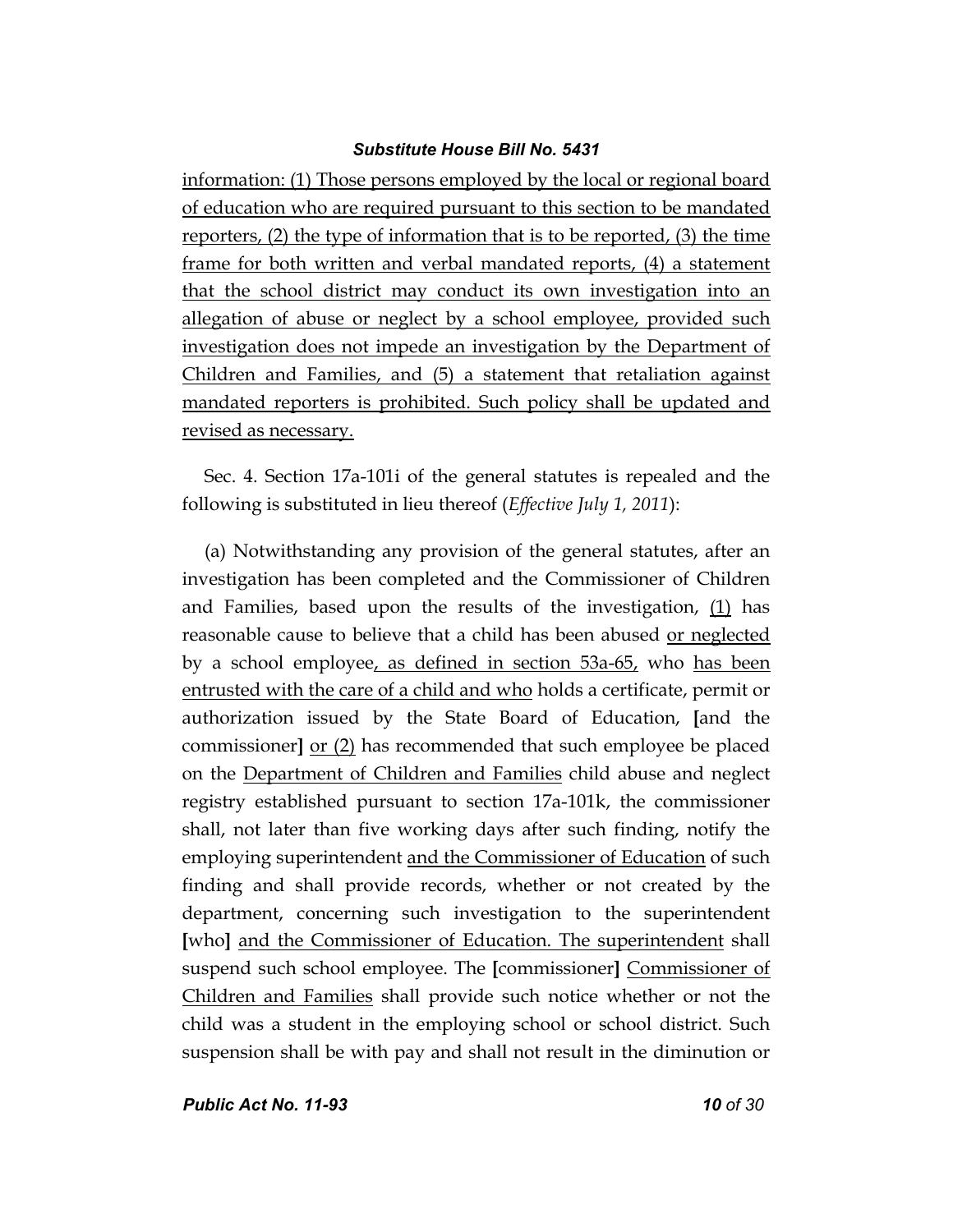termination of benefits to such employee. **[**Within**]** Not later than seventy-two hours after such suspension the superintendent shall notify the local or regional board of education and the Commissioner of Education, or the commissioner's representative, of the reasons for and conditions of the suspension. The superintendent shall disclose such records to the Commissioner of Education and the local or regional board of education or its attorney for purposes of review of employment status or the status of such employee's certificate, permit or authorization. The suspension of a school employee employed in a position requiring a certificate shall remain in effect until the board of education acts pursuant to the provisions of section 10-151. If the contract of employment of such certified school employee is terminated, or such certified school employee resigns such employment, the superintendent shall notify the Commissioner of Education, or the commissioner's representative, within seventy-two hours after such termination or resignation. Upon receipt of such notice from the superintendent, the Commissioner of Education may commence certification revocation proceedings pursuant to the provisions of subsection (j) of section 10-145b, as amended by this act. Notwithstanding the provisions of sections 1-210 and 1-211, information received by the Commissioner of Education, or the commissioner's representative, pursuant to this section shall be confidential subject to regulations adopted by the State Board of Education under section 10-145g.

(b) **[**After**]** Not later than five working days after an investigation has been completed, **[**and**]** if (1) the Commissioner of Children and Families, based upon the results of the investigation, has reasonable cause to believe that a child has been abused <u>or neglected</u> by a staff member of a public or private institution or facility providing care for children or private school, **[**the commissioner shall notify the executive director of such institution, school or facility and shall provide records, whether or not created by the department concerning such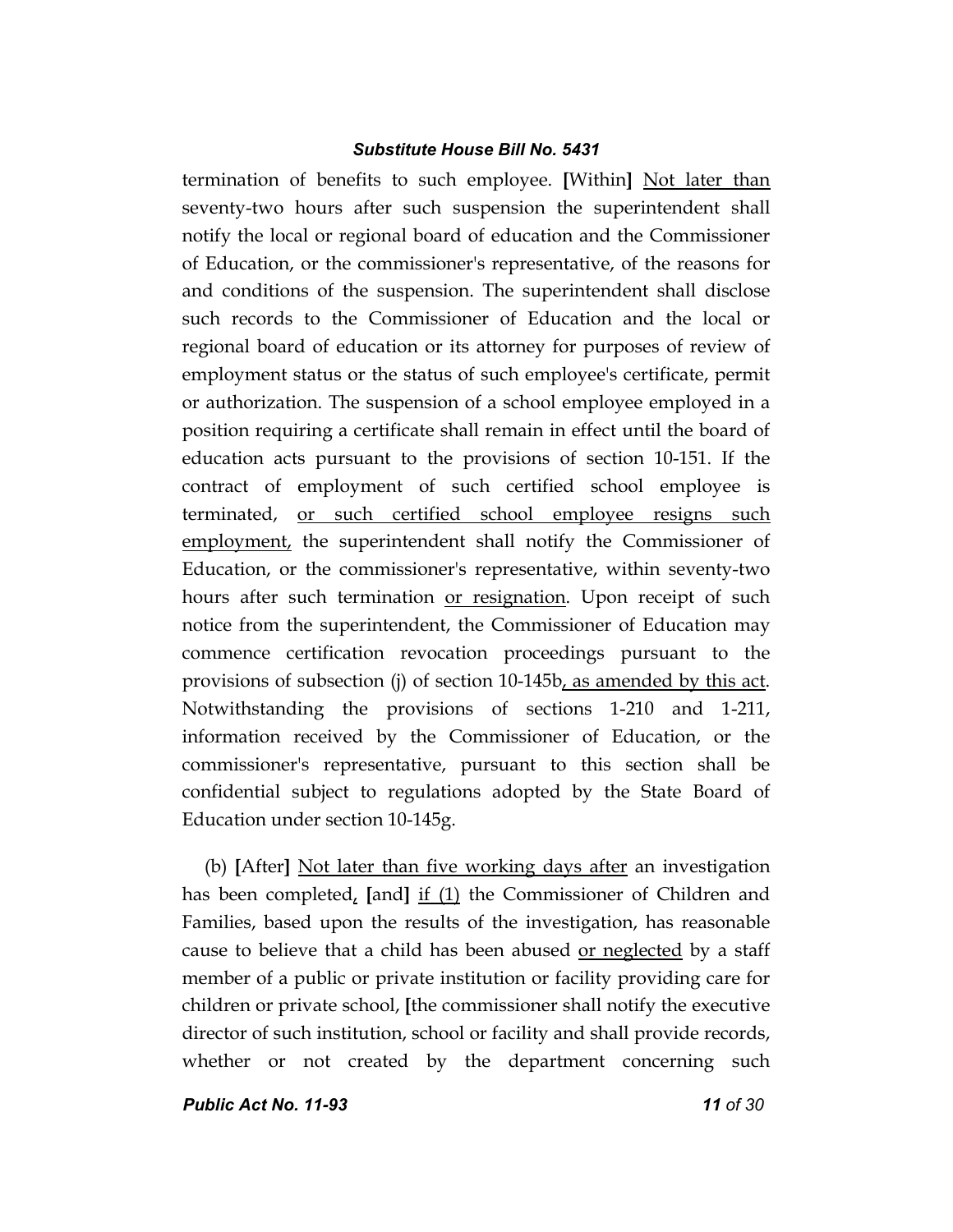investigation to such executive director. Such**]** and (2) the commissioner recommends that such staff member be placed on the child abuse and neglect registry established pursuant to section 17a-101h, as amended by this act, such institution, school or facility **[**may**]** shall suspend such staff person. Such suspension shall be with pay and shall not result in diminution or termination of benefits to such **[**employee**]** staff person. Such suspension shall remain in effect until the incident of abuse or neglect has been satisfactorily resolved by the employer of the staff person or until an appeal, conducted in accordance with section 17a-101k, has resulted in a finding that such staff person is not responsible for the abuse or neglect or does not pose a risk to the health, safety or well-being of children. If such staff member has a professional license or certificate issued by the state or a permit or authorization issued by the State Board of Education or if such institution, school or facility has a license or approval issued by the state, the commissioner shall forthwith notify the state agency responsible for issuing such license, certificate, permit, approval or authorization to the staff member and provide records, whether or not created by the department, concerning such investigation.

(c) If a school employee, as defined in section 53a-65, or any person holding a certificate, permit or authorization issued by the State Board of Education under the provisions of sections 10-144o to 10-149, inclusive, as amended by this act, is convicted of a crime involving an act of child abuse or neglect as described in section 46b-120 or a violation of section 53-21, 53a-71 or 53a-73a, the state's attorney for the judicial district in which the conviction occurred shall in writing notify the superintendent of the school district or the supervisory agent of the nonpublic school in which the person is employed and the Commissioner of Education of such conviction.

(d) For the purposes of receiving and making reports, notifying and receiving notification, or investigating, pursuant to the provisions of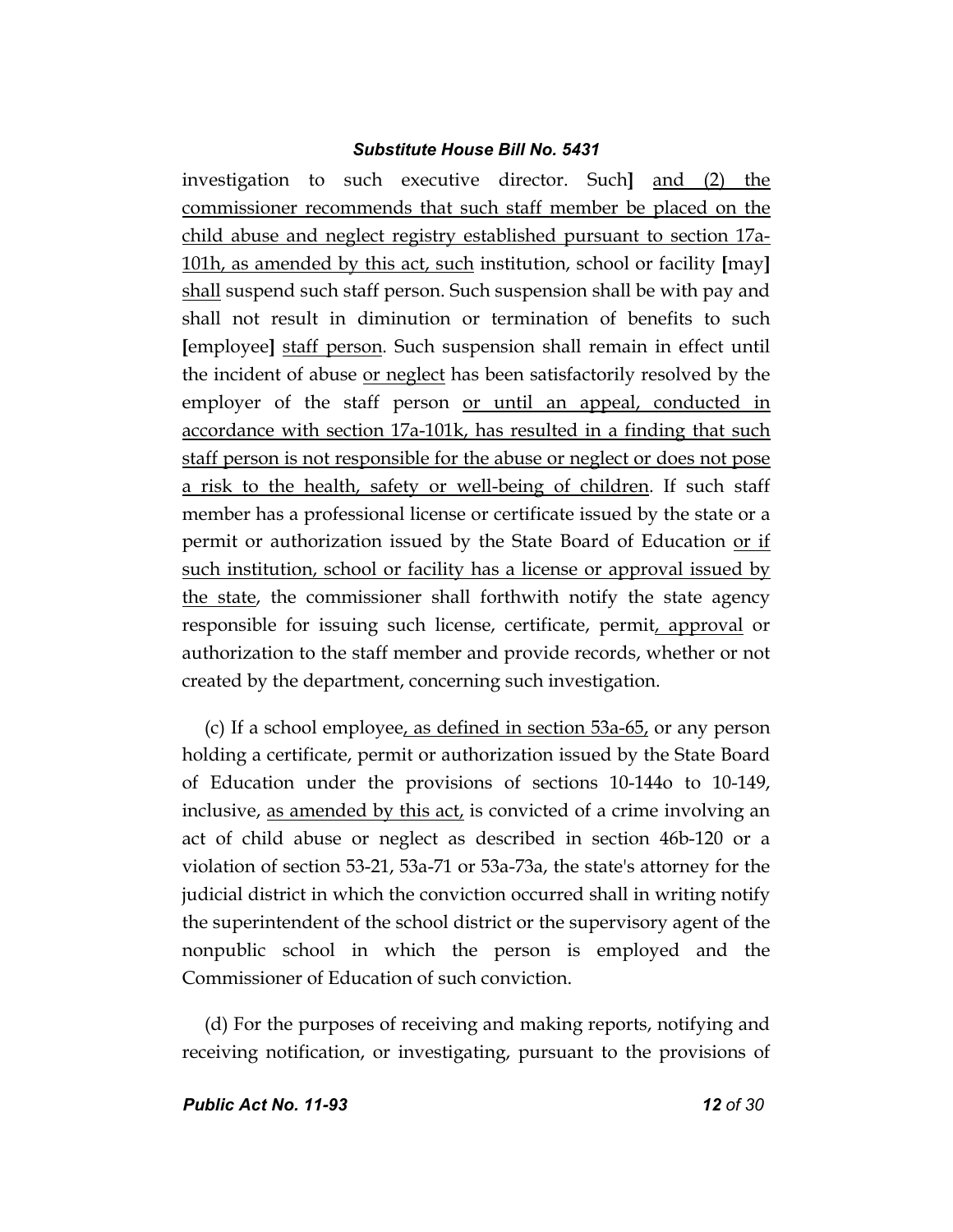sections 17a-101a to 17a-101h, inclusive, as amended by this act, and 17a-103, a superintendent of a school district or a supervisory agent of a nonpublic school may assign a designee to act on such superintendent's or agent's behalf.

(e) On or before February 1, **[**1997**]** 2012, each local and regional board of education shall adopt a written policy, in accordance with the provisions of subsection (e) of section 17a-101, as amended by this act, regarding the reporting by school employees, as defined in section 53a-65, of suspected child abuse in accordance with sections 17a-101a to 17a-101d, inclusive, as amended by this act, and 17a-103. Such policy shall be distributed annually to all school employees employed by the local or regional board of education. The local or regional board of education shall document that all such school employees have received such written policy and completed the training and refresher training programs required by subsection (c) of section 17a-101, as amended by this act.

(f) (1) All school employees, as defined in section 53a-65, hired by a local or regional board of education on or after July 1, 2011, shall be required to complete the training program developed pursuant to subsection (c) of section 17a-101, as amended by this act. All such school employees shall complete the refresher training program, developed pursuant to subsection (c) of section 17a-101, as amended by this act, not later than three years after completion of the initial training program, and shall thereafter retake such refresher training course at least once every three years.

(2) On or before July 1, 2012, all school employees, as defined in section 53a-65, hired by a local or regional board of education before July 1, 2011, shall complete the refresher training program developed pursuant to subsection (c) of section 17a-101, as amended by this act, and shall thereafter retake such refresher training course at least once every three years.

*Public Act No. 11-93* 13 of 30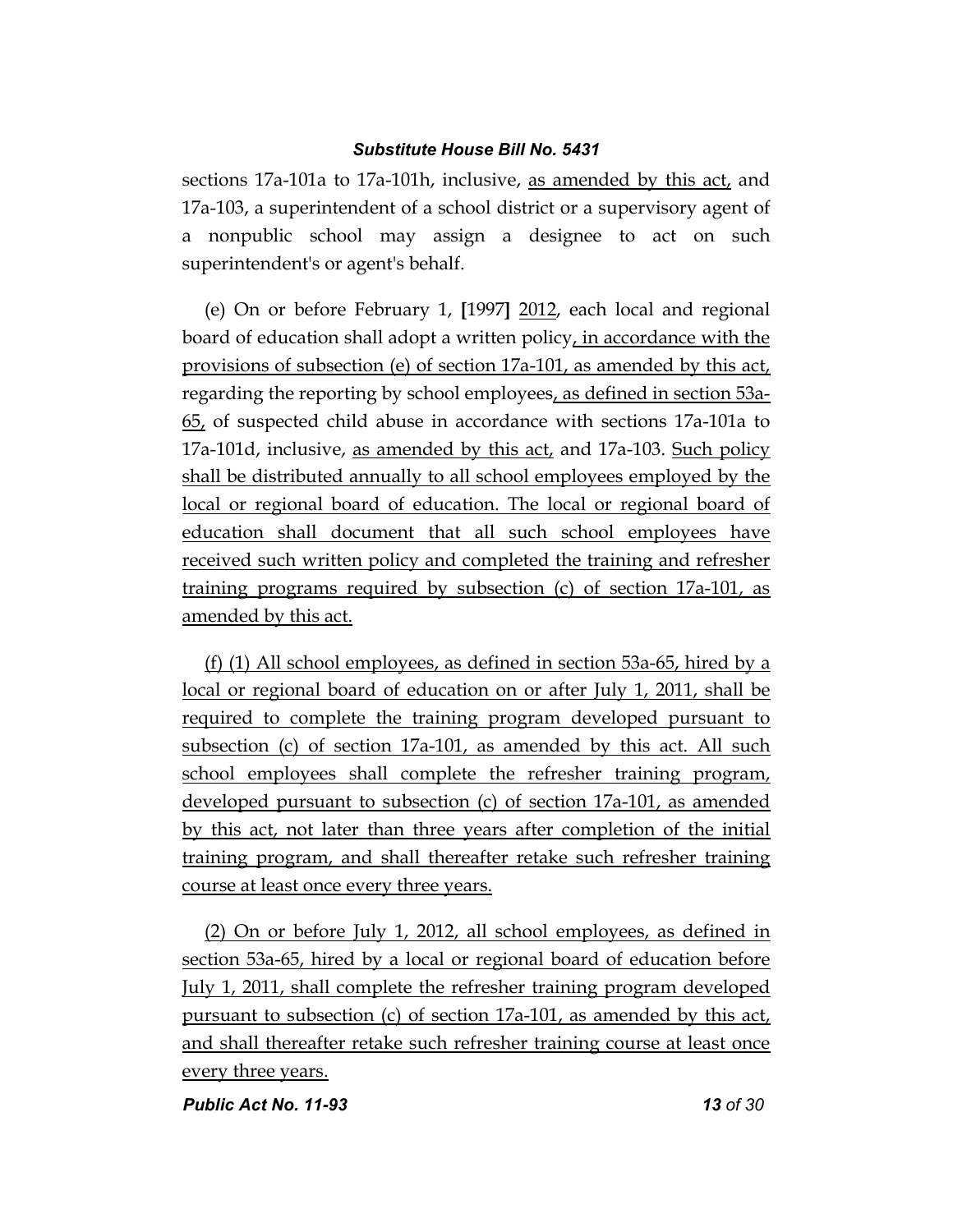Sec. 5. Subsection (a) of section 10-220a of the general statutes is repealed and the following is substituted in lieu thereof (*Effective July 1, 2011*):

(a) Each local or regional board of education shall provide an inservice training program for its teachers, administrators and pupil personnel who hold the initial educator, provisional educator or professional educator certificate. Such program shall provide such teachers, administrators and pupil personnel with information on (1) the nature and the relationship of drugs, as defined in subdivision (17) of section 21a-240, and alcohol to health and personality development, and procedures for discouraging their abuse, (2) health and mental health risk reduction education which includes, but need not be limited to, the prevention of risk-taking behavior by children and the relationship of such behavior to substance abuse, pregnancy, sexually transmitted diseases, including HIV-infection and AIDS, as defined in section 19a-581, violence, teen dating violence, domestic violence, child abuse and youth suicide, (3) the growth and development of exceptional children, including handicapped and gifted and talented children and children who may require special education, including, but not limited to, children with attention-deficit hyperactivity disorder or learning disabilities, and methods for identifying, planning for and working effectively with special needs children in a regular classroom, (4) school violence prevention, conflict resolution and prevention of bullying, as defined in subsection (a) of section 10-222d, except that those boards of education that implement an evidencebased model approach, consistent with subsection (d) of section 10- 145a, subsection (a) of section 10-220a, as amended by this act, sections 10-222d, 10-222g and 10-222h, subsection (g) of section 10-233c and sections 1 and 3 of public act 08-160, shall not be required to provide in-service training on prevention of bullying, (5) cardiopulmonary resuscitation and other emergency life saving procedures, (6) computer and other information technology as applied to student learning and

*Public Act No. 11-93 14 of 30*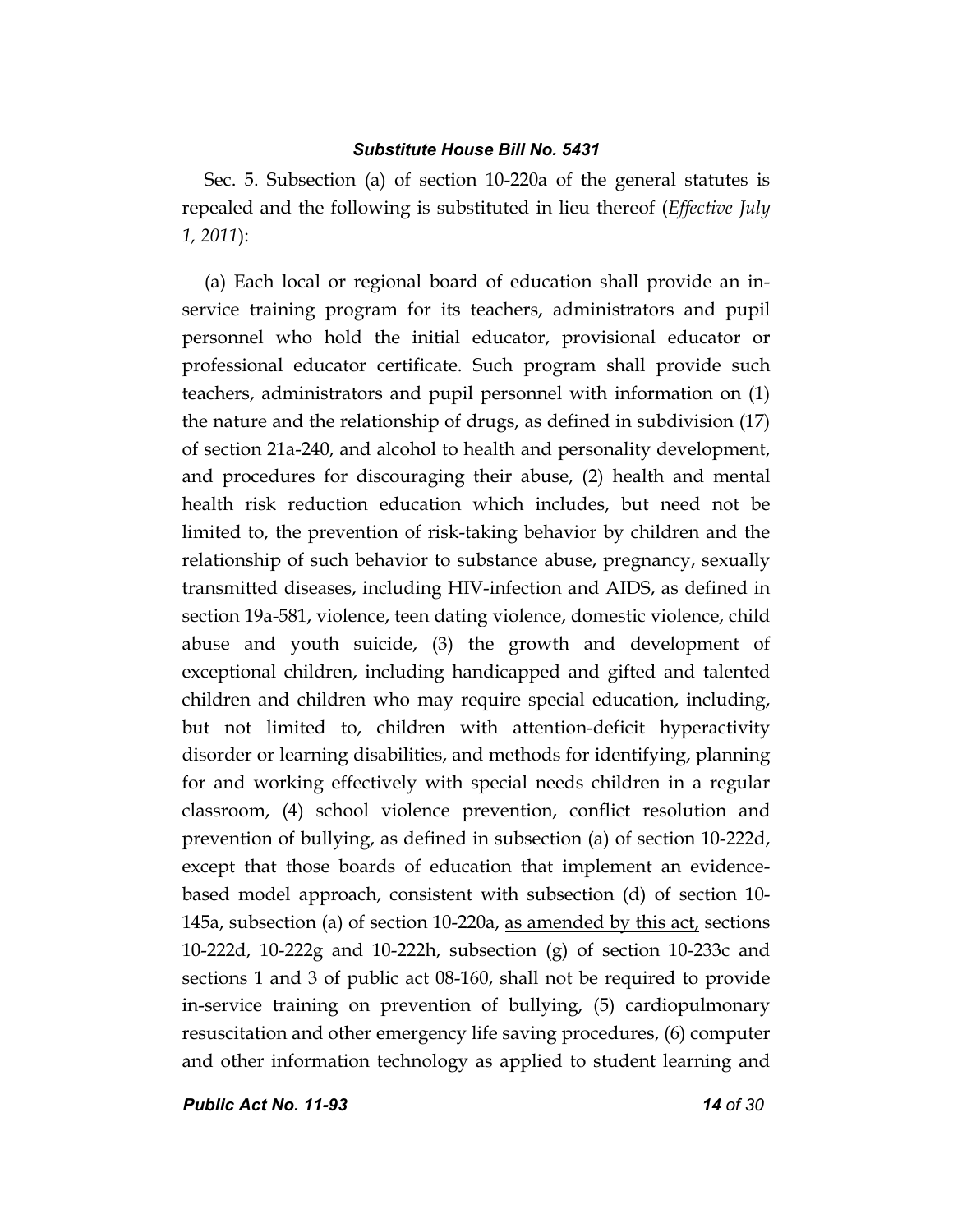classroom instruction, communications and data management, (7) the teaching of the language arts, reading and reading readiness for teachers in grades kindergarten to three, inclusive, **[**and**]** (8) second language acquisition in districts required to provide a program of bilingual education pursuant to section 10-17f, and (9) the requirements and obligations of a mandated reporter. Each local and regional board of education may allow any paraprofessional or noncertified employee to participate, on a voluntary basis, in any inservice training program provided pursuant to this section. The State Board of Education, within available appropriations and utilizing available materials, shall assist and encourage local and regional boards of education to include: (A) Holocaust education and awareness; (B) the historical events surrounding the Great Famine in Ireland; (C) African-American history; (D) Puerto Rican history; (E) Native American history; (F) personal financial management; (G) domestic violence and teen dating violence; and (H) topics approved by the state board upon the request of local or regional boards of education as part of in-service training programs pursuant to this subsection.

Sec. 6. Section 10-220 of the general statutes is repealed and the following is substituted in lieu thereof (*Effective July 1, 2011*):

(a) Each local or regional board of education shall maintain good public elementary and secondary schools, implement the educational interests of the state as defined in section 10-4a and provide such other educational activities as in its judgment will best serve the interests of the school district; provided any board of education may secure such opportunities in another school district in accordance with provisions of the general statutes and shall give all the children of the school district as nearly equal advantages as may be practicable; shall provide an appropriate learning environment for its students which includes (1) adequate instructional books, supplies, materials, equipment,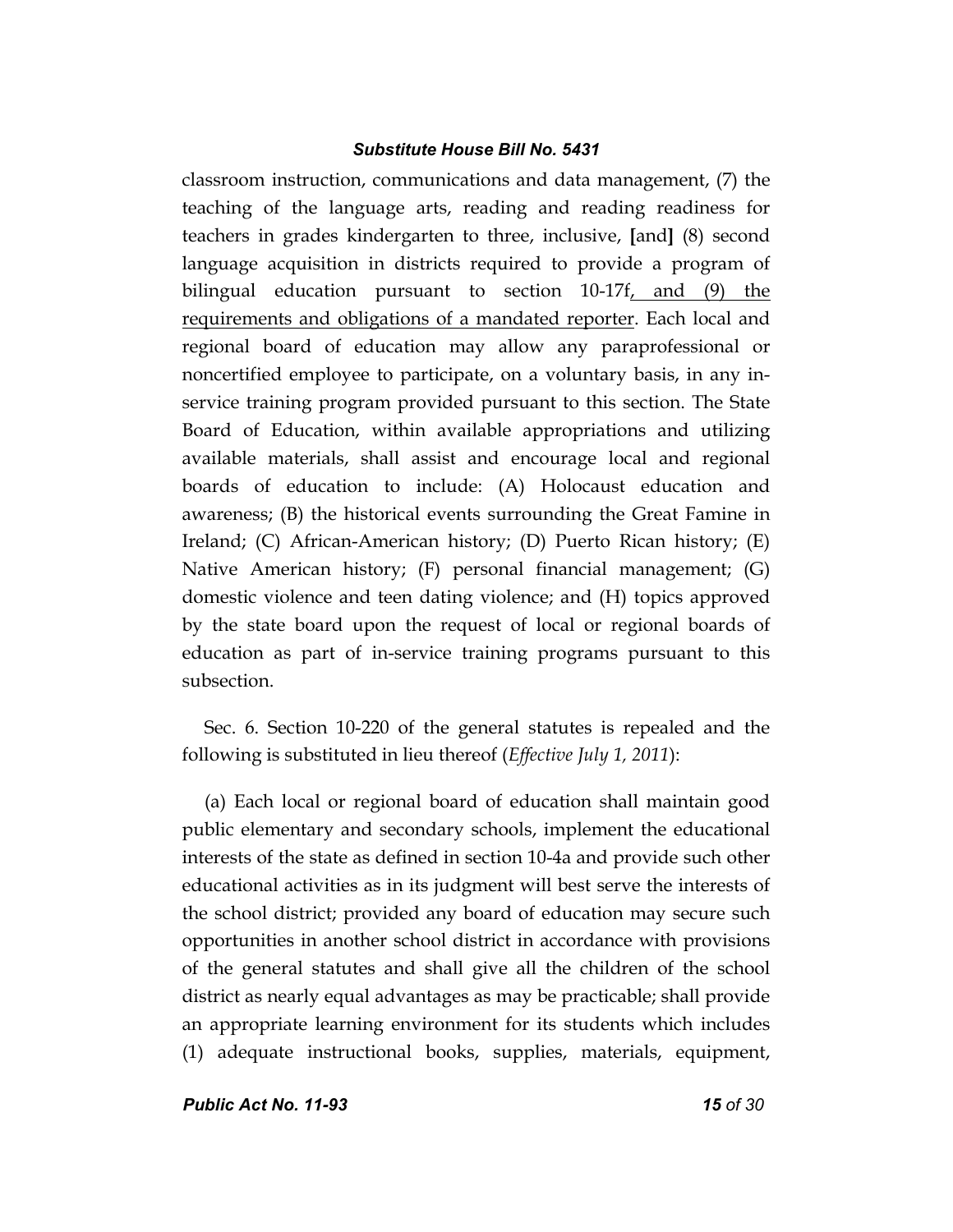staffing, facilities and technology, (2) equitable allocation of resources among its schools, (3) proper maintenance of facilities, and (4) a safe school setting; shall, in accordance with the provisions of subsection (f) of this section, maintain records of allegations, investigations and reports that a child has been abused or neglected by a school employee, as defined in section 53a-65, employed by the local or regional board of education; shall have charge of the schools of its respective school district; shall make a continuing study of the need for school facilities and of a long-term school building program and from time to time make recommendations based on such study to the town; shall adopt and implement an indoor air quality program that provides for ongoing maintenance and facility reviews necessary for the maintenance and improvement of the indoor air quality of its facilities; shall adopt and implement a green cleaning program, pursuant to section 10-231g, that provides for the procurement and use of environmentally preferable cleaning products in school buildings and facilities; shall report biennially to the Commissioner of Education on the condition of its facilities and the action taken to implement its long-term school building program, indoor air quality program and green cleaning program, which report the Commissioner of Education shall use to prepare a biennial report that said commissioner shall submit in accordance with section 11-4a to the joint standing committee of the General Assembly having cognizance of matters relating to education; shall advise the Commissioner of Education of the relationship between any individual school building project pursuant to chapter 173 and such long-term school building program; shall have the care, maintenance and operation of buildings, lands, apparatus and other property used for school purposes and at all times shall insure all such buildings and all capital equipment contained therein against loss in an amount not less than eighty per cent of replacement cost; shall determine the number, age and qualifications of the pupils to be admitted into each school; shall develop and implement a written plan for minority staff recruitment for purposes

*Public Act No. 11-93 16 of 30*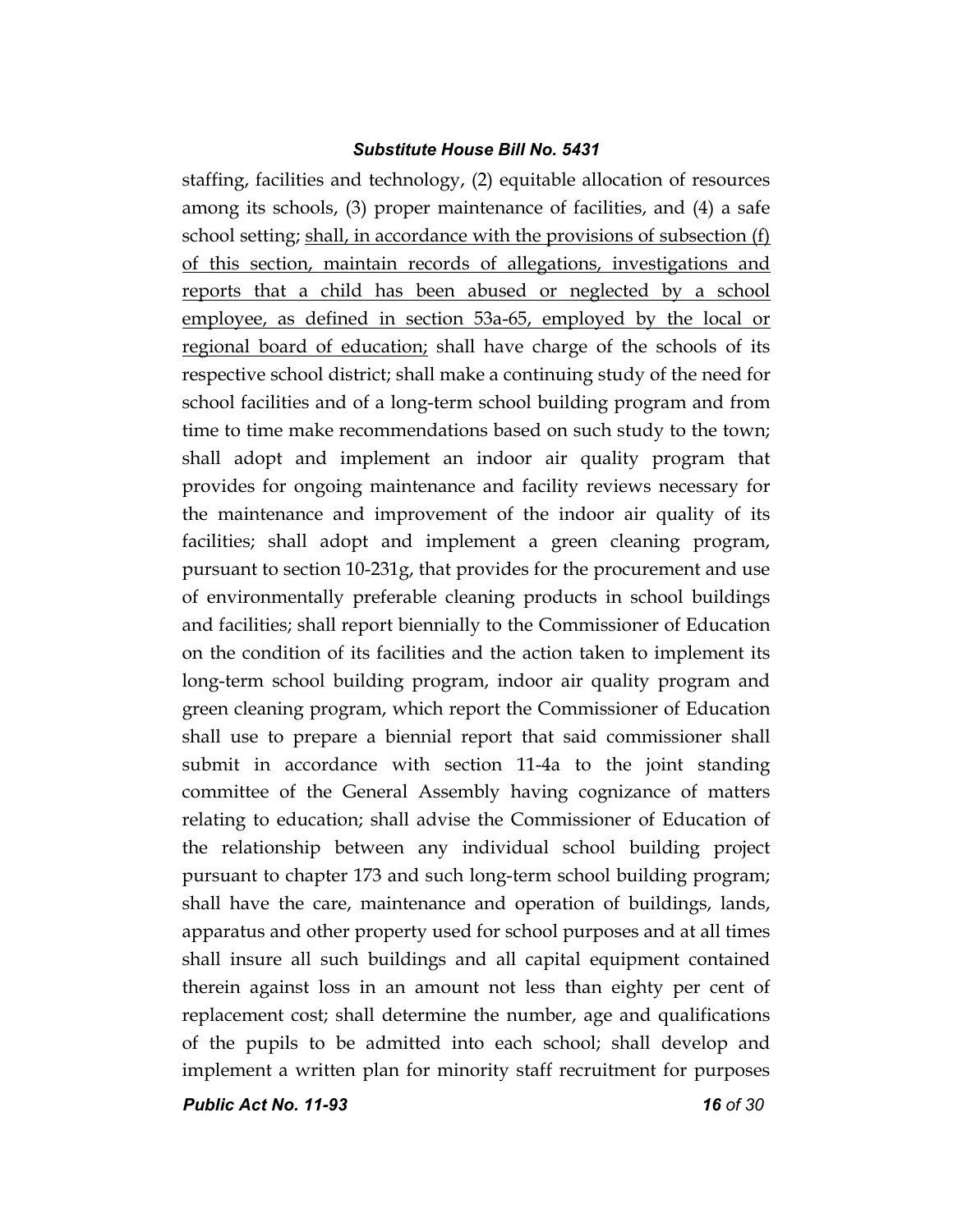of subdivision (3) of section 10-4a; shall employ and dismiss the teachers of the schools of such district subject to the provisions of sections 10-151 and 10-158a; shall designate the schools which shall be attended by the various children within the school district; shall make such provisions as will enable each child of school age residing in the district to attend some public day school for the period required by law and provide for the transportation of children wherever transportation is reasonable and desirable, and for such purpose may make contracts covering periods of not more than five years; may place in an alternative school program or other suitable educational program a pupil enrolling in school who is nineteen years of age or older and cannot acquire a sufficient number of credits for graduation by age twenty-one; may arrange with the board of education of an adjacent town for the instruction therein of such children as can attend school in such adjacent town more conveniently; shall cause each child five years of age and over and under eighteen years of age who is not a high school graduate and is living in the school district to attend school in accordance with the provisions of section 10-184, and shall perform all acts required of it by the town or necessary to carry into effect the powers and duties imposed by law.

(b) The board of education of each local or regional school district shall, with the participation of parents, students, school administrators, teachers, citizens, local elected officials and any other individuals or groups such board shall deem appropriate, prepare a statement of educational goals for such local or regional school district. The statement of goals shall be consistent with state-wide goals pursuant to subsection (c) of section 10-4. Each local or regional board of education shall develop student objectives which relate directly to the statement of educational goals prepared pursuant to this subsection and which identify specific expectations for students in terms of skills, knowledge and competence.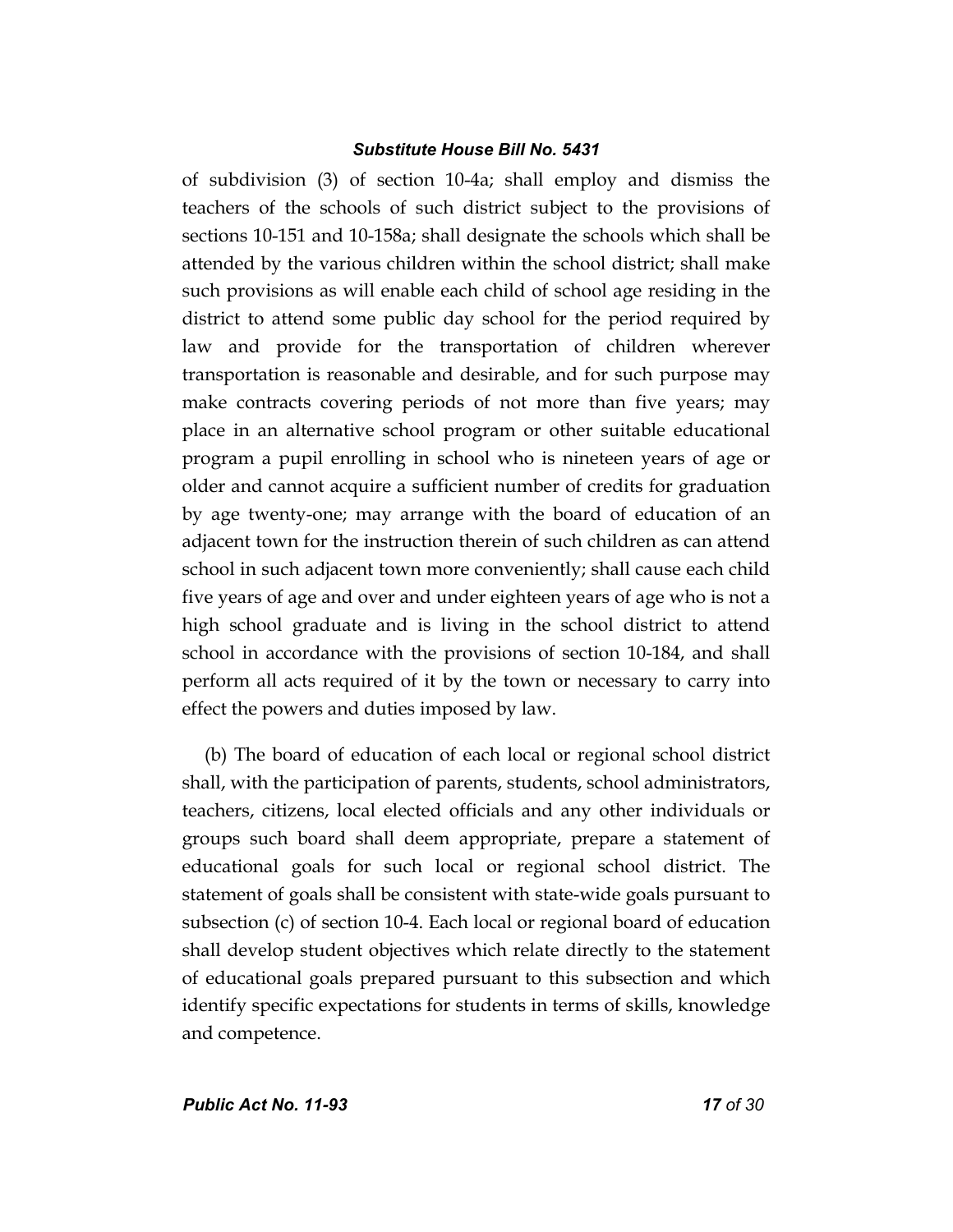(c) Annually, each local and regional board of education shall submit to the Commissioner of Education a strategic school profile report for each school under its jurisdiction and for the school district as a whole. The superintendent of each local and regional school district shall present the profile report at the next regularly scheduled public meeting of the board of education after each November first. The profile report shall provide information on measures of (1) student needs, (2) school resources, including technological resources and utilization of such resources and infrastructure, (3) student and school performance, including truancy, (4) the number of students enrolled in an adult high school credit diploma program, pursuant to section 10- 69, operated by a local or regional board of education or a regional educational service center, (5) equitable allocation of resources among its schools, (6) reduction of racial, ethnic and economic isolation, and (7) special education. For purposes of this subsection, measures of special education include (A) special education identification rates by disability, (B) rates at which special education students are exempted from mastery testing pursuant to section 10-14q, (C) expenditures for special education, including such expenditures as a percentage of total expenditures, (D) achievement data for special education students, (E) rates at which students identified as requiring special education are no longer identified as requiring special education, (F) the availability of supplemental educational services for students lacking basic educational skills, (G) the amount of special education student instructional time with nondisabled peers, (H) the number of students placed out-of-district, and (I) the actions taken by the school district to improve special education programs, as indicated by analyses of the local data provided in subparagraphs (A) to (H), inclusive, of this subdivision. The superintendent shall include in the narrative portion of the report information about parental involvement and if the district has taken measures to improve parental involvement, including, but not limited to, employment of methods to engage parents in the planning and improvement of school programs and methods to

*Public Act No. 11-93 18 of 30*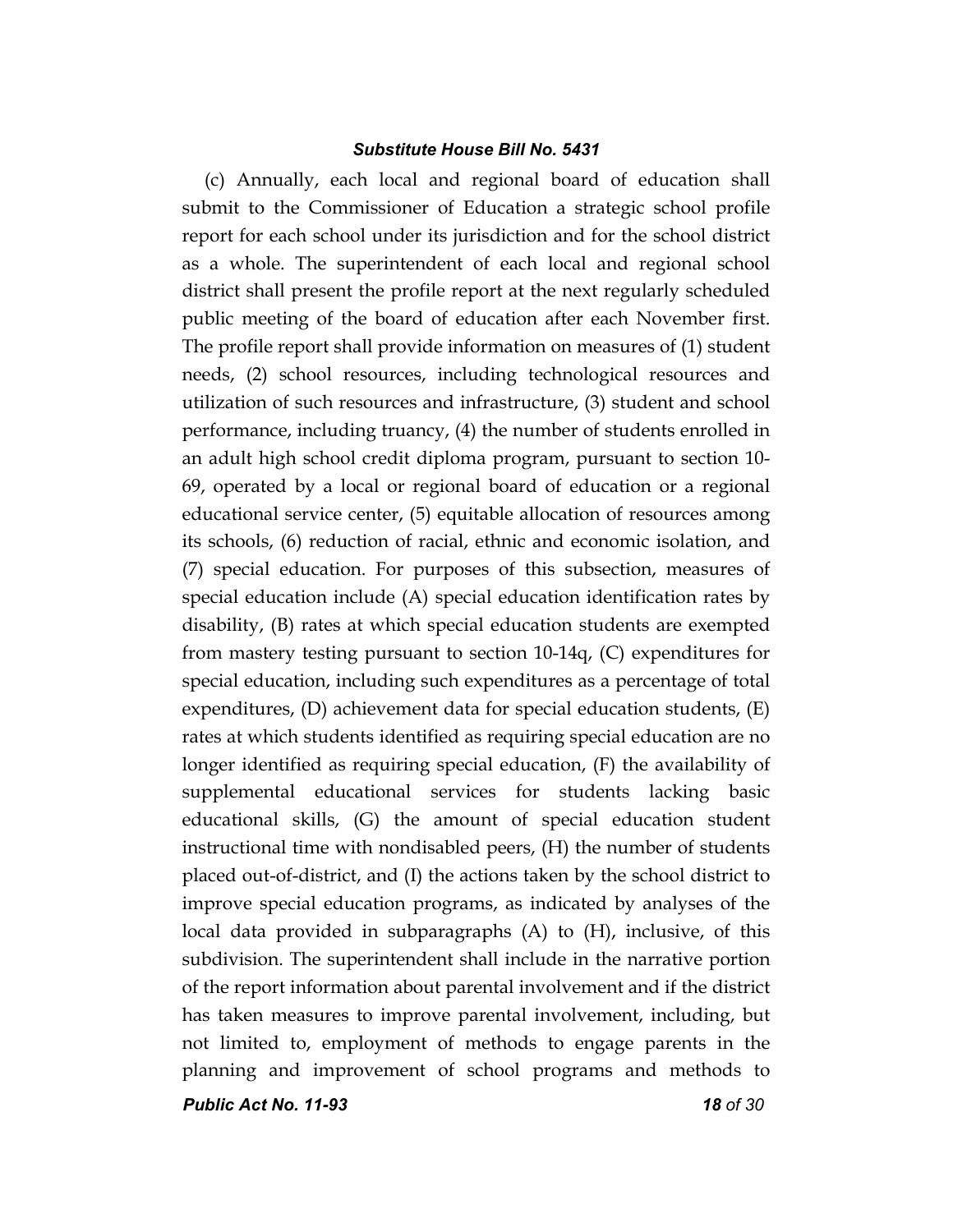increase support to parents working at home with their children on learning activities. For purposes of this subsection, measures of truancy include the type of data that is required to be collected by the Department of Education regarding attendance and unexcused absences in order for the department to comply with federal reporting requirements. Such truancy data shall be considered a public record for purposes of chapter 14.

(d) Prior to January 1, 2008, and every five years thereafter, for every school building that is or has been constructed, extended, renovated or replaced on or after January 1, 2003, a local or regional board of education shall provide for a uniform inspection and evaluation program of the indoor air quality within such buildings, such as the Environmental Protection Agency's Indoor Air Quality Tools for Schools Program. The inspection and evaluation program shall include, but not be limited to, a review, inspection or evaluation of the following: (1) The heating, ventilation and air conditioning systems; (2) radon levels in the air; (3) potential for exposure to microbiological airborne particles, including, but not limited to, fungi, mold and bacteria; (4) chemical compounds of concern to indoor air quality including, but not limited to, volatile organic compounds; (5) the degree of pest infestation, including, but not limited to, insects and rodents; (6) the degree of pesticide usage; (7) the presence of and the plans for removal of any hazardous substances that are contained on the list prepared pursuant to Section 302 of the federal Emergency Planning and Community Right-to-Know Act, 42 USC 9601 et seq.; (8) ventilation systems; (9) plumbing, including water distribution systems, drainage systems and fixtures; (10) moisture incursion; (11) the overall cleanliness of the facilities; (12) building structural elements, including, but not limited to, roofing, basements or slabs; (13) the use of space, particularly areas that were designed to be unoccupied; and (14) the provision of indoor air quality maintenance training for building staff. Local and regional boards of education

*Public Act No. 11-93 19 of 30*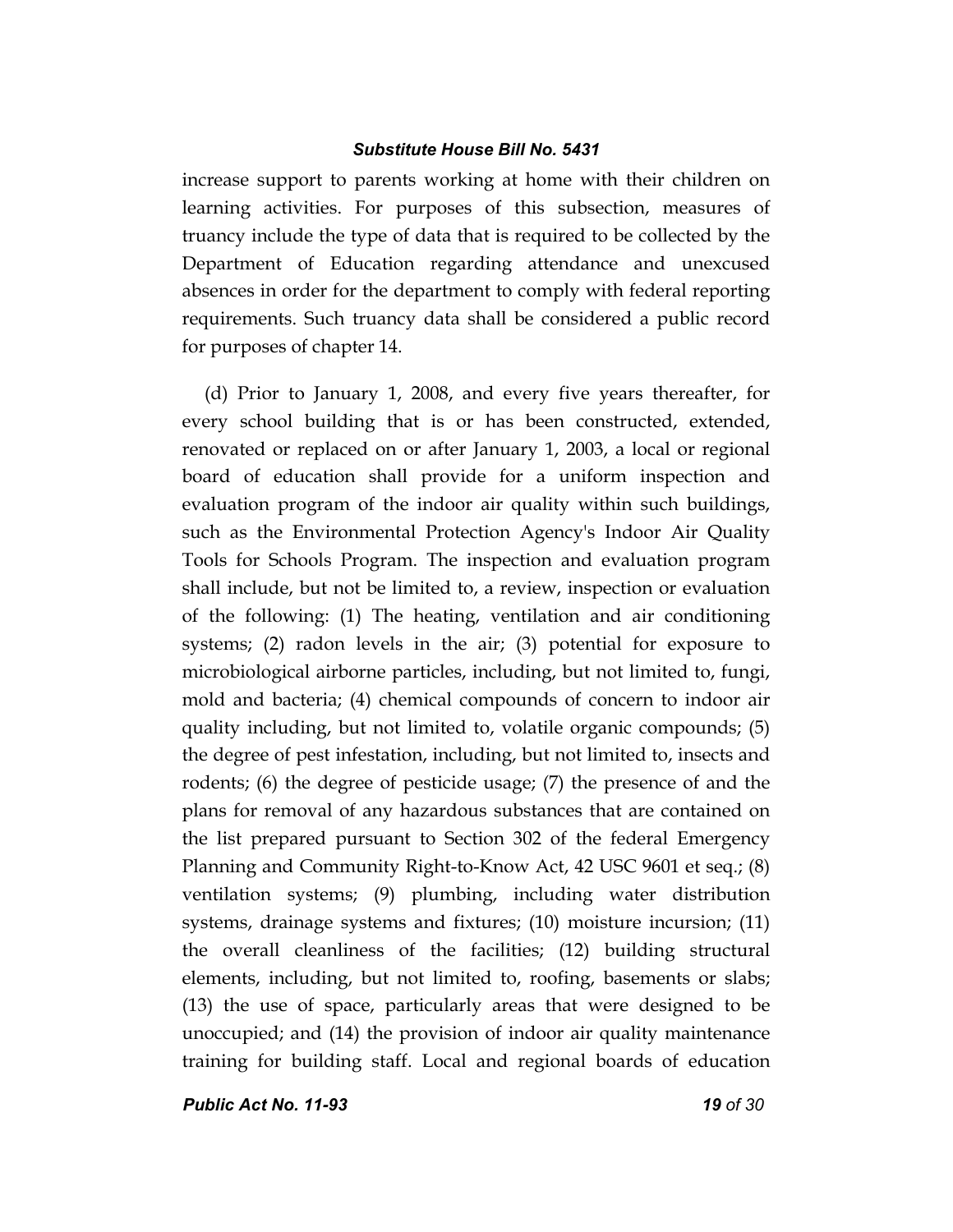conducting evaluations pursuant to this subsection shall make available for public inspection the results of the inspection and evaluation at a regularly scheduled board of education meeting and on the board's or each individual school's web site.

(e) Each local and regional board of education shall establish a school district curriculum committee. The committee shall recommend, develop, review and approve all curriculum for the local or regional school district.

(f) Each local and regional board of education shall maintain in a central location all records of allegations, investigations and reports that a child has been abused or neglected by a school employee, as defined in section 53a-65, employed by the local or regional board of education, conducted pursuant to sections 17a-101a to 17a-101d, inclusive, as amended by this act, and section 17a-103. Such records shall include any reports made to the Department of Children and Families. The Department of Education shall have access to such records.

Sec. 7. (NEW) (*Effective July 1, 2011*) (a) If the Commissioner of Children and Families suspects or knows that a mandated reporter, as defined in section 17a-101 of the general statutes, as amended by this act, employed by a local or regional board of education, has failed to make a report that a child has been abused or neglected or placed in immediate risk of serious harm within the time period prescribed in sections 17a-101a to 17a-101d, inclusive, of the general statutes, as amended by this act, and section 17a-103 of the general statutes, the commissioner shall make a record of such delay and develop and maintain a database of such records. The commissioner shall investigate such delayed reporting. Such investigation shall be conducted in accordance with the policy developed in subsection (b) of this section, and include the actions taken by the employing local or regional board of education or superintendent of schools for the

*Public Act No. 11-93 20 of 30*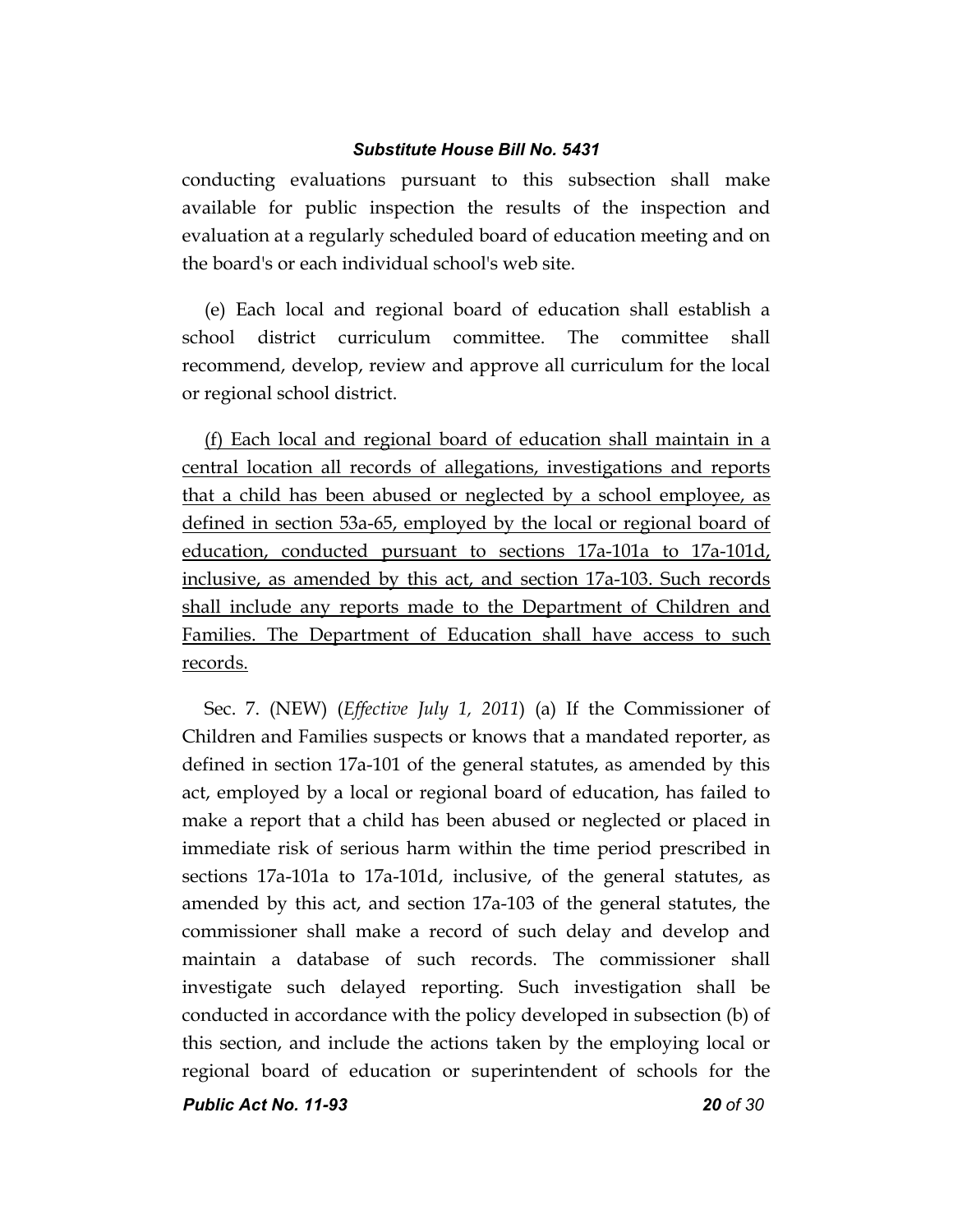district in response to such employee's failure to report.

(b) The Department of Children and Families shall develop a policy for the investigation of delayed reports by mandated reporters. Such policy shall include, but not be limited to, when referrals to the appropriate law enforcement agency for delayed reporting are required and when the department shall require mandated reporters who have been found to have delayed making a report to participate in the educational and training program pursuant to subsection (d) of section 17a-101 of the general statutes, as amended by this act.

Sec. 8. Section 17a-101a of the general statutes is repealed and the following is substituted in lieu thereof (*Effective July 1, 2011*):

Any mandated reporter, as defined in section 17a-101, as amended by this act, who in the ordinary course of such person's employment or profession has reasonable cause to suspect or believe that any child under the age of eighteen years (1) has been abused or neglected, as defined in section 46b-120, (2) has had nonaccidental physical injury, or injury which is at variance with the history given of such injury, inflicted upon such child, or (3) is placed at imminent risk of serious harm, shall report or cause a report to be made in accordance with the provisions of sections 17a-101b to 17a-101d, inclusive, as amended by this act. Any person required to report under the provisions of this section who fails to make such report or fails to make such report within the time period prescribed in sections 17a-101b to 17a-101d, inclusive, as amended by this act, and section 17a-103 shall be fined not less than five hundred dollars nor more than two thousand five hundred dollars and shall be required to participate in an educational and training program pursuant to subsection (d) of section  $17a-101$ , as amended by this act. The Commissioner of Children and Families, or the commissioner's designee, shall promptly notify the Chief State's Attorney when there is reason to believe that any such person has failed to make a report in accordance with this section.

*Public Act No. 11-93 21 of 30*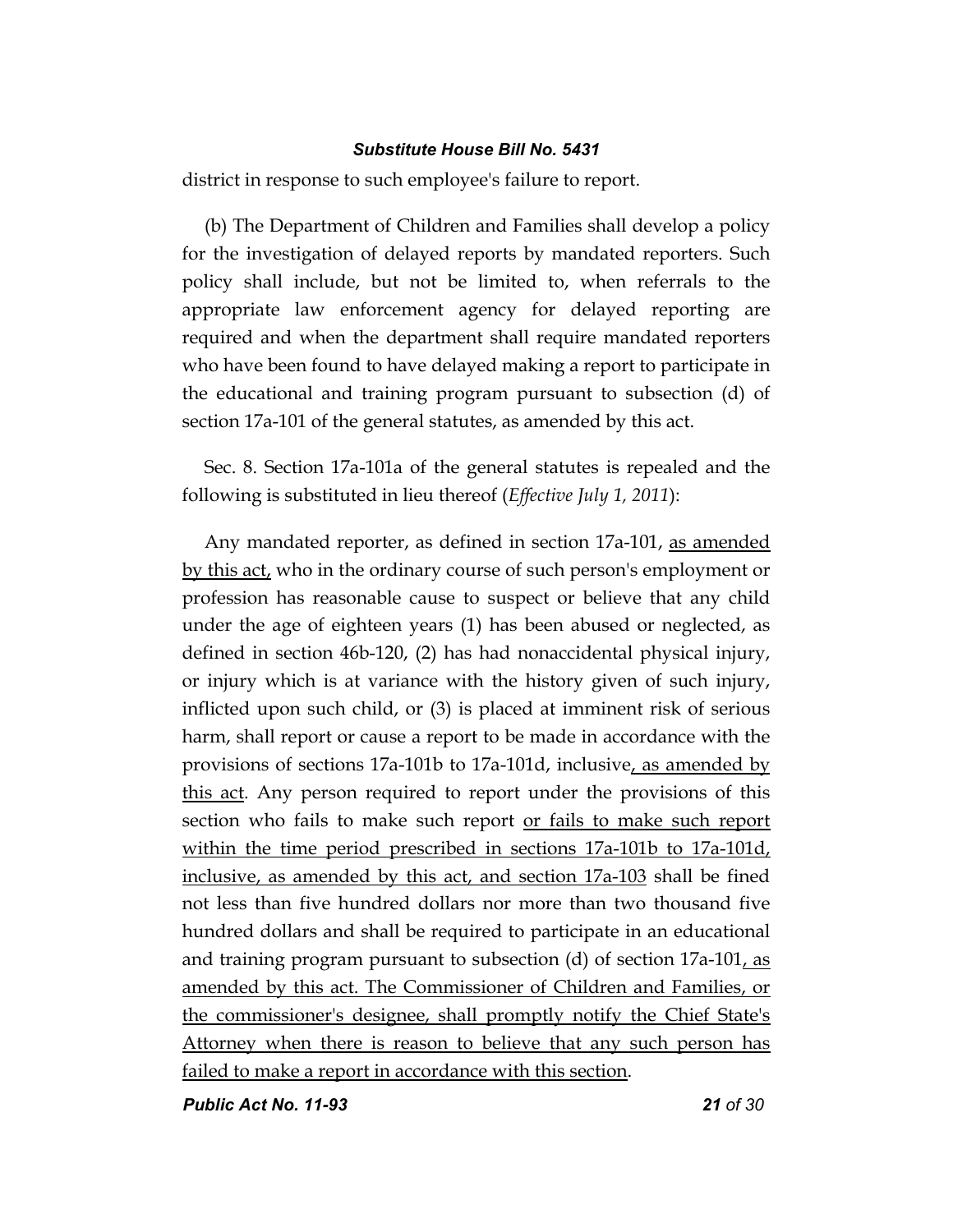Sec. 9. Section 17a-101c of the general statutes is repealed and the following is substituted in lieu thereof (*Effective July 1, 2011*):

**[**Within**]** Not later than forty-eight hours **[**of**]** after making an oral report, a mandated reporter shall submit a written report to the Commissioner of Children and Families or **[**his representative**]** the commissioner's designee. When a mandated reporter is a member of the staff of a public or private institution or facility that provides care for such child or public or private school **[**he**]** the reporter shall also submit a copy of the written report to the person in charge of such institution, school or facility or the person's designee. In the case of a report concerning a school employee holding a certificate, authorization or permit issued by the State Board of Education under the provisions of sections 10-144o to 10-146b, inclusive, as amended by this act, and 10-149, a copy of the written report shall also be sent by the **[**person in charge of such institution, school or facility**]** Commissioner of Children and Families or the commissioner's designee to the Commissioner of Education or **[**his representative**]** the commissioner's designee. In the case of an employee of a facility or institution that provides care for a child which is licensed by the state, a copy of the written report shall also be sent by the **[**mandated reporter**]** Commissioner of Children and Families to the executive head of the state licensing agency.

Sec. 10. (NEW) (*Effective July 1, 2011*) When the Commissioner of Children and Families receives a report from a person not designated as a mandated reporter pursuant to section 17a-101 of the general statutes, as amended by this act, that such person has reasonable cause to suspect or believe that any child under the age of eighteen years (1) has been abused or neglected, as defined in section 46b-120 of the general statutes, (2) has had nonaccidental physical injury, or injury which is at variance with the history given of such injury, inflicted upon such child, or (3) is placed at imminent risk of serious harm by a

*Public Act No. 11-93 22 of 30*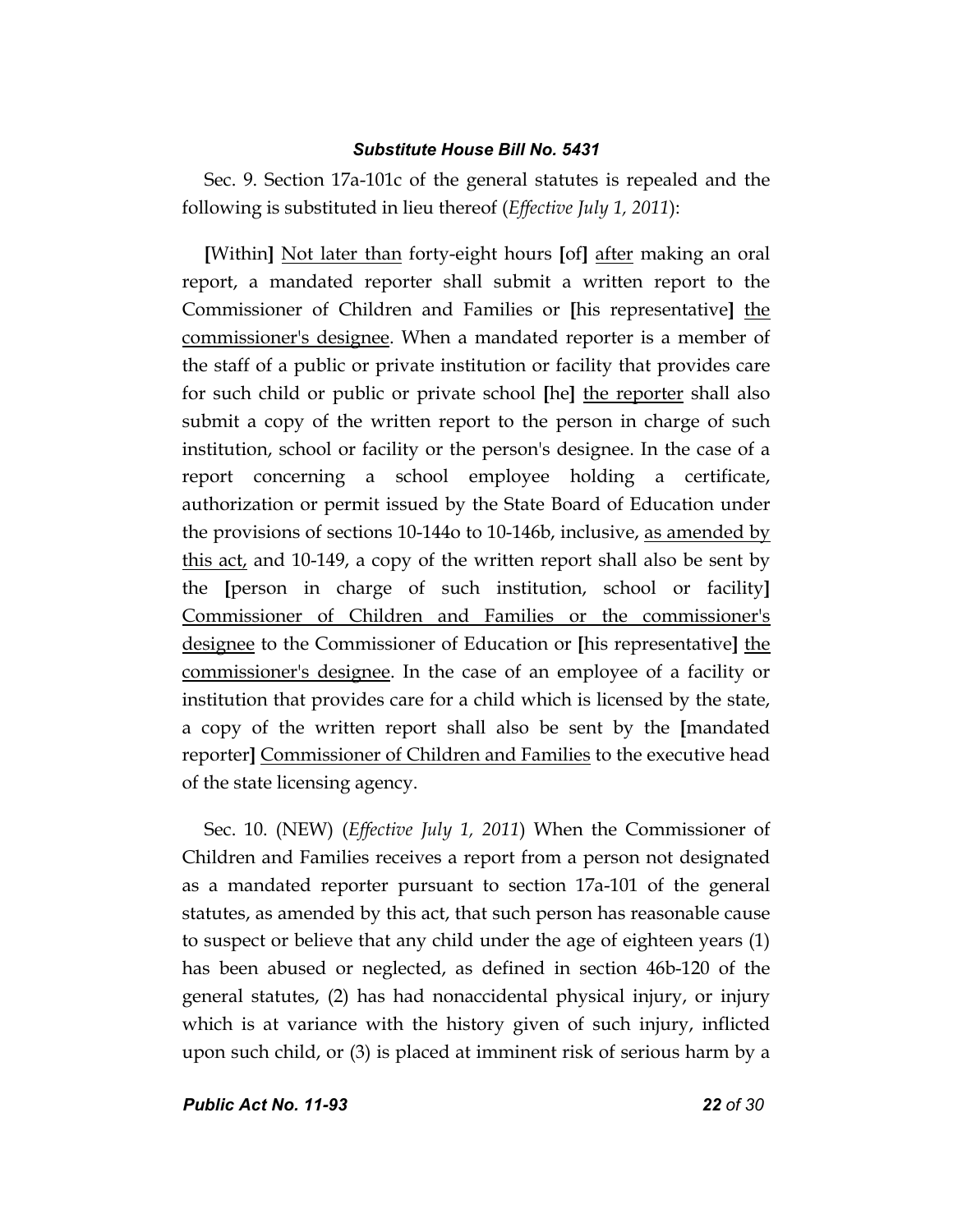school employee, as defined in section 53a-65 of the general statutes, holding a certificate, authorization or permit issued by the State Board of Education under the provisions of sections 10-144o to 10-146b, inclusive, of the general statutes, as amended by this act, and section 10-149 of the general statutes, a copy of such report shall be sent by the Commissioner of Children and Families to the Commissioner of Education.

Sec. 11. Subsection (d) of section 17a-101b of the general statutes is repealed and the following is substituted in lieu thereof (*Effective July 1, 2011*):

(d) Whenever a mandated reporter, as defined in section 17a-101, as amended by this act, has reasonable cause to suspect or believe that any child has been abused or neglected by a member of the staff of a public or private institution or facility that provides care for such child or a public or private school, the mandated reporter shall report as required in subsection (a) of this section. The Commissioner of Children and Families or the commissioner's designee shall notify the principal, headmaster, executive director or other person in charge of such institution, facility or school, or the person's designee, unless such person is the alleged perpetrator of the abuse or neglect of such child. In the case of a public school, the commissioner shall also notify the person's employing superintendent. Such person in charge, or such person's designee, shall then immediately notify the child's parent or other person responsible for the child's care that a report has been made.

Sec. 12. (NEW) (*Effective July 1, 2011*) Notwithstanding the provisions of section 10-151c of the general statutes, a local or regional board of education shall provide the Commissioner of Children and Families, upon request and for the purposes of an investigation by the commissioner of suspected child abuse or neglect by a teacher employed by such board of education, any records maintained or kept

*Public Act No. 11-93 23 of 30*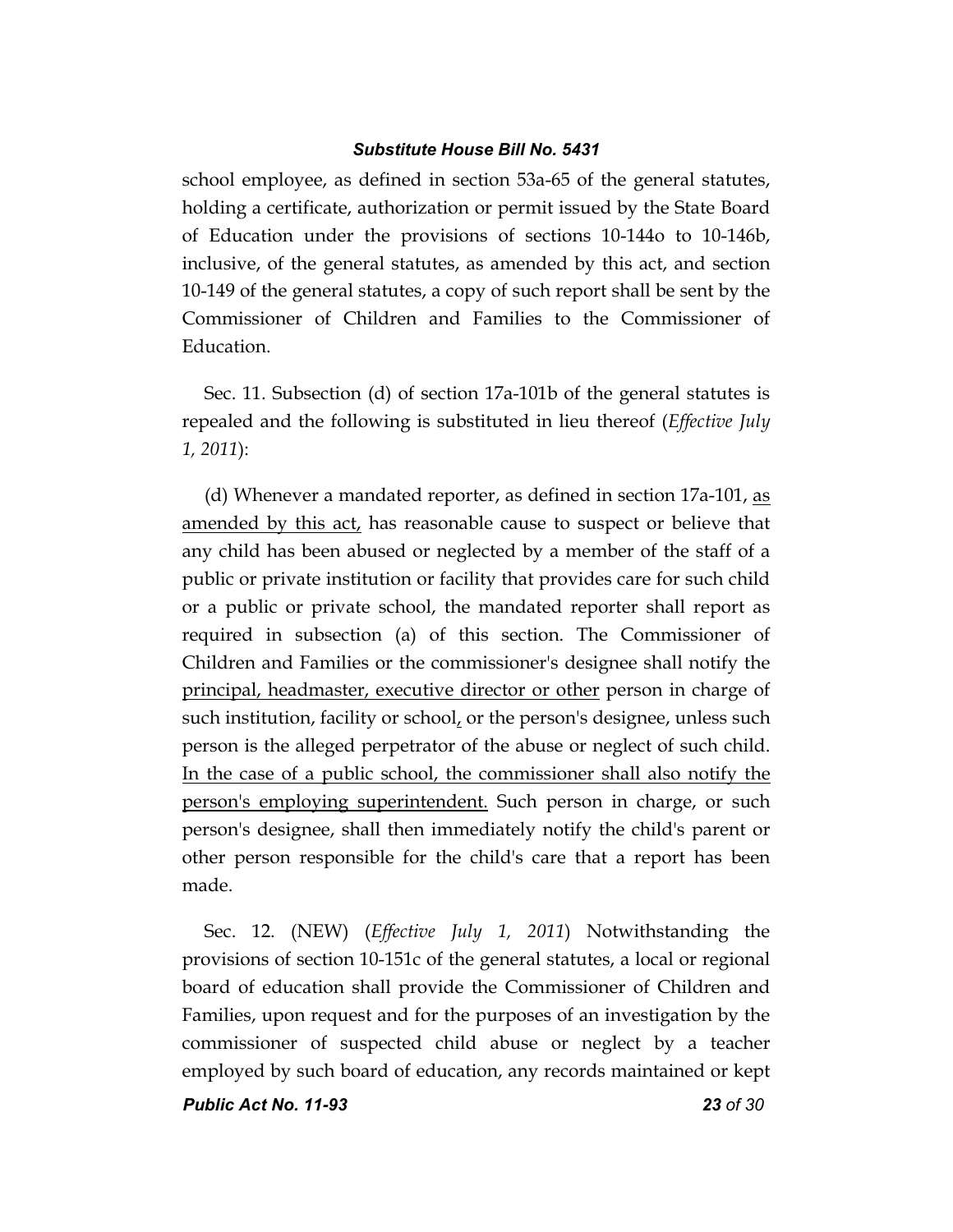on file by such board of education. Such records shall include, but not be limited to, supervisory records, reports of competence, personal character and efficiency maintained in such teacher's personnel file with reference to evaluation of performance as a professional employee of such board of education, and records of the personal misconduct of such teacher. For purposes of this section, "teacher" includes each certified professional employee below the rank of superintendent employed by a board of education in a position requiring a certificate issued by the State Board of Education.

Sec. 13. (NEW) (*Effective July 1, 2011*) A local or regional board of education shall permit and give priority to any investigation conducted by the Commissioner of Children and Families or the appropriate local law enforcement agency that a child has been abused or neglected pursuant to sections 17a-101a to 17a-101d, inclusive, of the general statutes, as amended by this act, and section 17a-103 of the general statutes. Such board of education shall conduct its own investigation and take any disciplinary action, in accordance with the provisions of section 17a-101i of the general statutes, as amended by this act, upon notice from the commissioner or the appropriate local law enforcement agency that such board's investigation will not interfere with the investigation of the commissioner or such local law enforcement agency.

Sec. 14. (NEW) (*Effective July 1, 2011*) (a) The Department of Children and Families shall conduct, at least annually, random quality assurance reviews of reports and investigations that a child has been abused or neglected by a school employee, as defined in section 53a-65 of the general statutes. If, as a result of such review, the department discovers any issues in any report or investigation, the department shall take any necessary action to correct or satisfy such problem or issue. The department shall use such reviews to assess the quality and conduct of such investigations.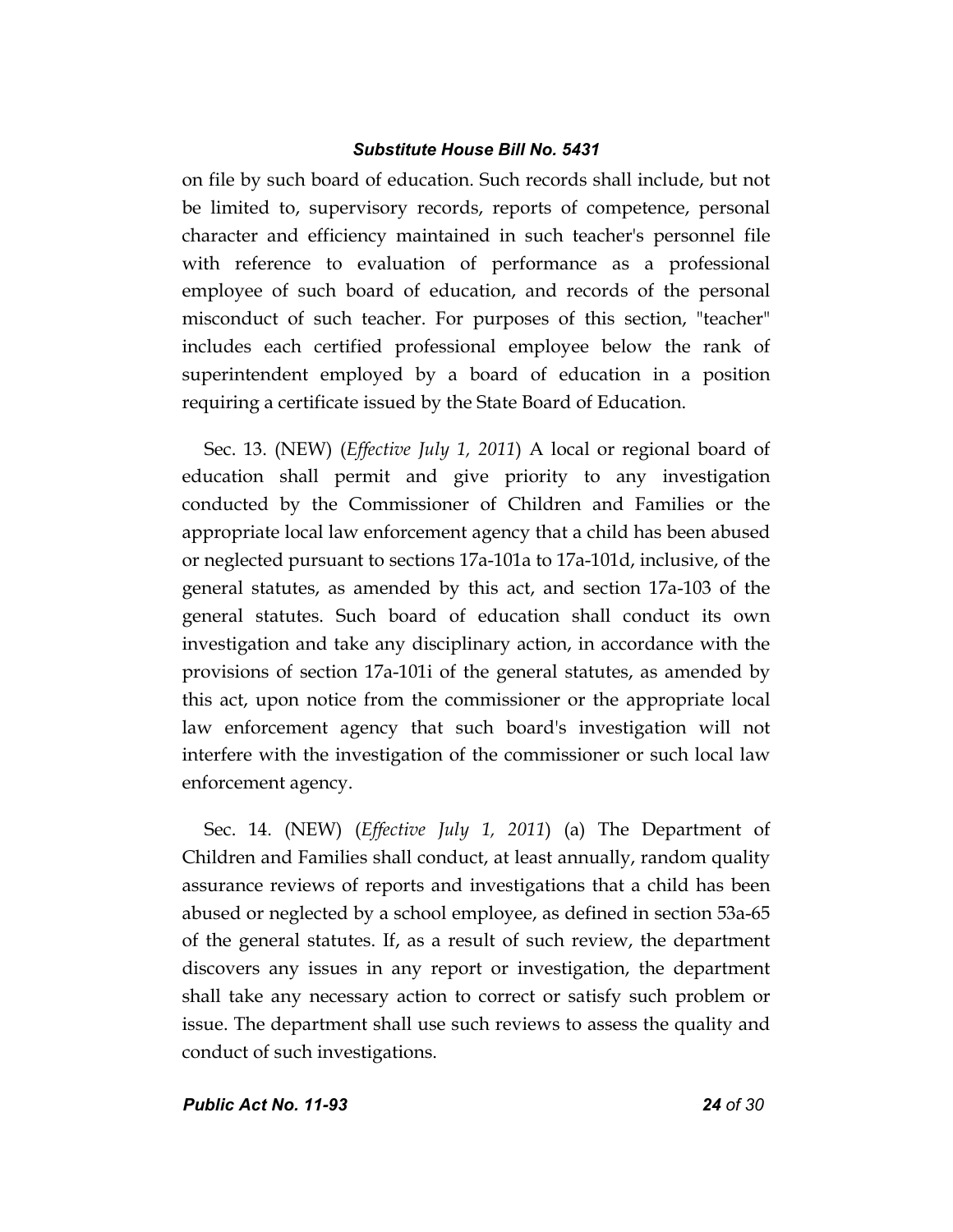(b) The Department of Children and Families shall review, at least annually, with the Department of Education all records and information relating to reports and investigations that a child has been abused and neglected by a school employee, as defined in section 53a-65 of the general statutes, in the Department of Children and Families' possession to ensure that records and information are being shared properly. The departments shall address and correct any omissions or other problems in the records and information-sharing process of the departments.

Sec. 15. Section 17a-101d of the general statutes is repealed and the following is substituted in lieu thereof (*Effective July 1, 2011*):

All oral and written reports required in sections 17a-101a to 17a-101c, inclusive, as amended by this act, and section 17a-103, shall contain, if known: (1) The names and addresses of the child and his parents or other person responsible for his care; (2) the age of the child; (3) the gender of the child; (4) the nature and extent of the child's injury or injuries, maltreatment or neglect; (5) the approximate date and time the injury or injuries, maltreatment or neglect occurred; (6) information concerning any previous injury or injuries to, or maltreatment or neglect of, the child or his siblings; (7) the circumstances in which the injury or injuries, maltreatment or neglect came to be known to the reporter; (8) the name of the person or persons suspected to be responsible for causing such injury or injuries, maltreatment or neglect; (9) the reasons such person or persons are suspected of causing such injury or injuries, maltreatment or neglect; (10) any information concerning any prior cases in which such person or persons have been suspected of causing an injury, maltreatment or neglect of a child; and **[**(9)**]** (11) whatever action, if any, was taken to treat, provide shelter or otherwise assist the child.

Sec. 16. Subsection (a) of section 17a-101g of the general statutes is repealed and the following is substituted in lieu thereof (*Effective July*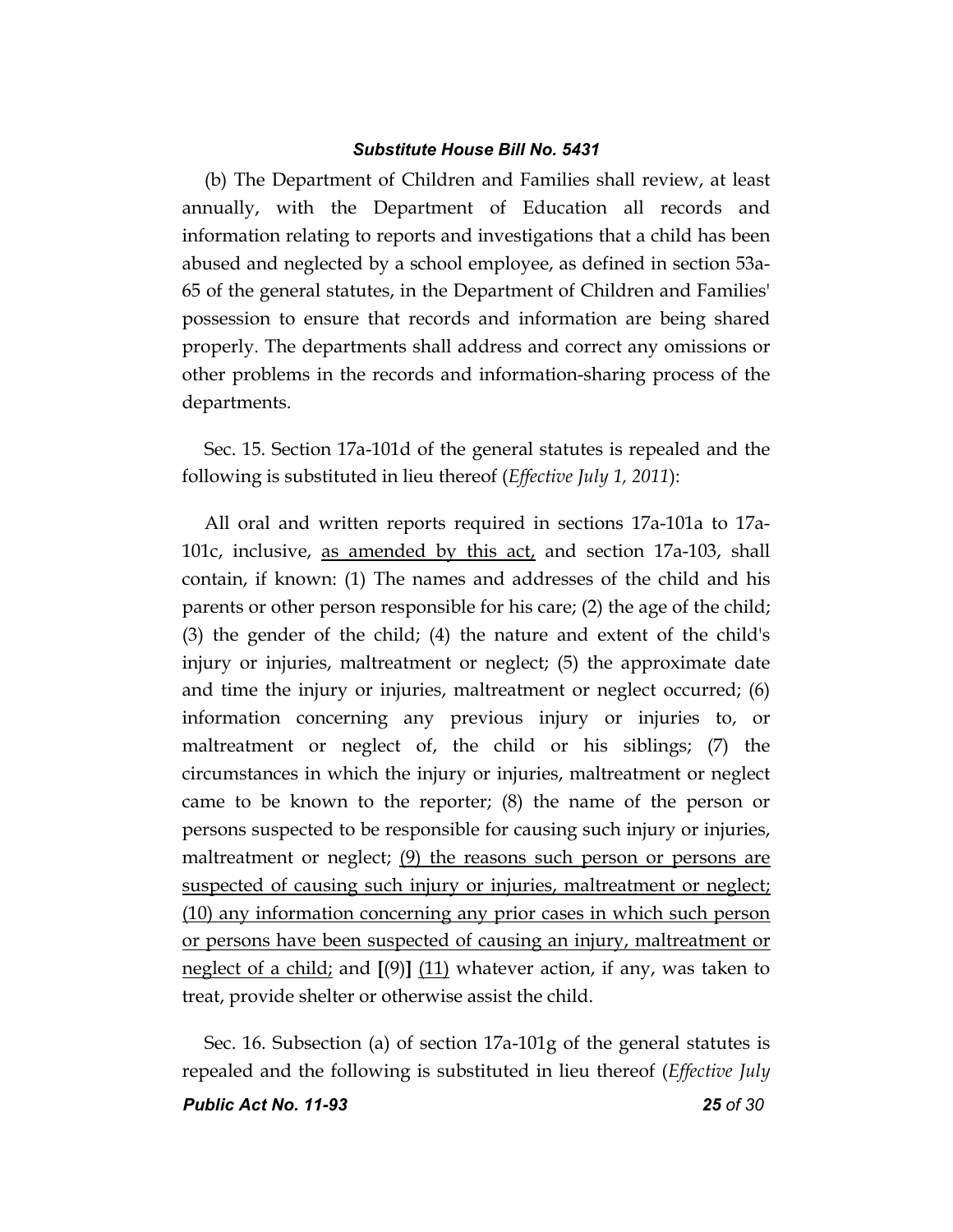*1, 2011*):

(a) Upon receiving a report of child abuse or neglect, as provided in sections 17a-101a to 17a-101c, inclusive, as amended by this act, or section 17a-103, in which the alleged perpetrator is (1) a person responsible for such child's health, welfare or care, (2) a person given access to such child by such responsible person, or (3) a person entrusted with the care of a child, the Commissioner of Children and Families, or the commissioner's designee, shall cause the report to be classified and evaluated immediately. If the report contains sufficient information to warrant an investigation, the commissioner shall make the commissioner's best efforts to commence an investigation of a report concerning an imminent risk of physical harm to a child or other emergency within two hours of receipt of the report and shall commence an investigation of all other reports within seventy-two hours of receipt of the report. If the alleged perpetrator is a school employee, as defined in section 53a-65, or is employed by an institution or facility licensed or approved by the state to provide care for children, the department shall notify the Department of Education or the state agency that has issued such license or approval to the institution or facility of the report and the commencement of an investigation by the Commissioner of Children and Families. The department shall complete any such investigation not later than fortyfive calendar days after the date of receipt of the report. If the report is a report of child abuse or neglect in which the alleged perpetrator is not a person specified in subdivision (1), (2) or (3) of this subsection, the Commissioner of Children and Families shall refer the report to the appropriate local law enforcement authority for the town in which the child resides or in which the alleged abuse or neglect occurred.

Sec. 17. Section 17a-101h of the general statutes is repealed and the following is substituted in lieu thereof (*Effective July 1, 2011*):

*Public Act No. 11-93 26 of 30* Notwithstanding any provision of the general statutes, **[**to the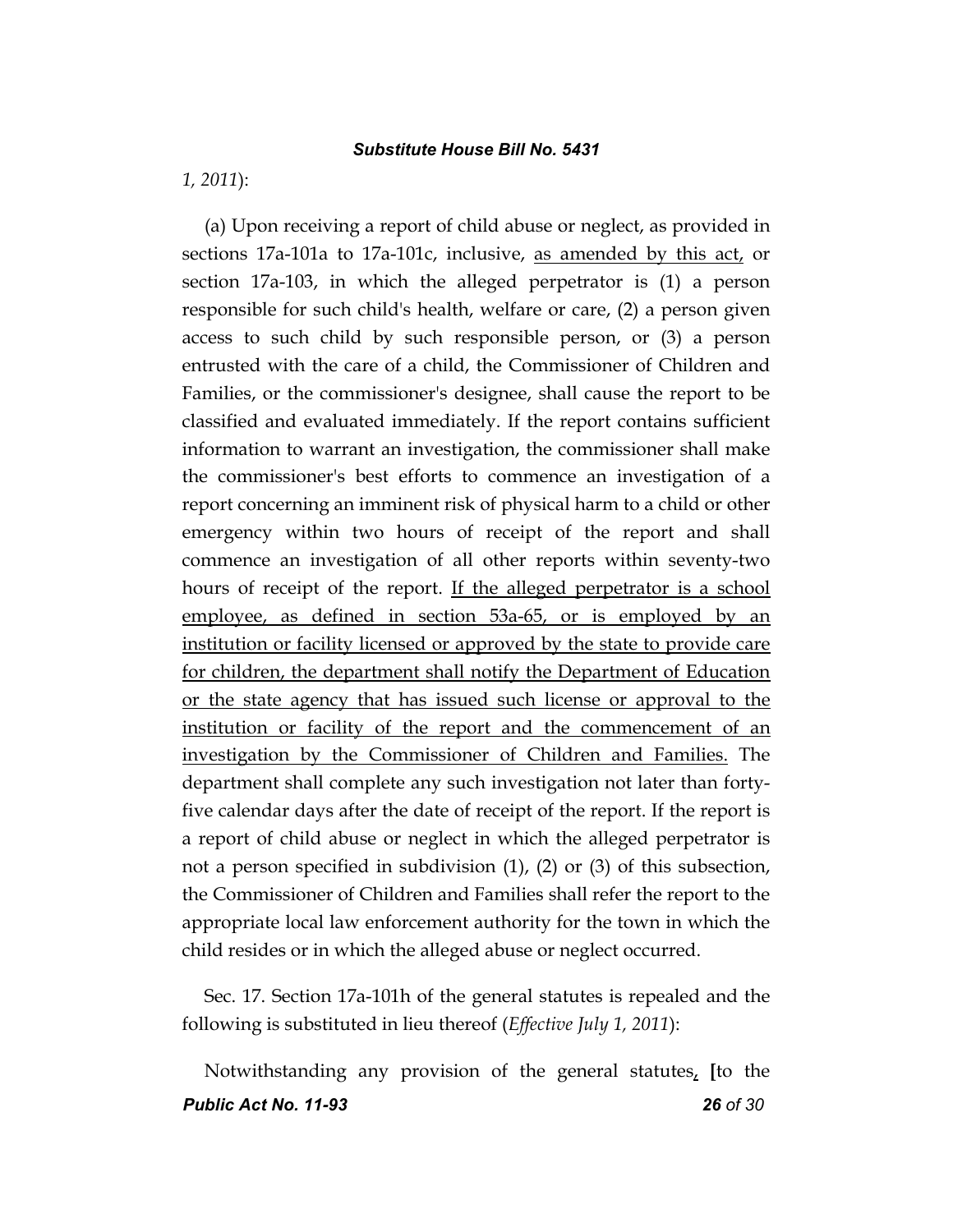contrary,**]** any person authorized to conduct an investigation of abuse or neglect shall coordinate investigatory activities in order to minimize the number of interviews of any child and share information with other persons authorized to conduct an investigation of child abuse or neglect, as appropriate. A person reporting child abuse or neglect shall provide any person authorized to conduct an investigation of child abuse or neglect with all information related to the investigation that is in the possession or control of the person reporting child abuse or neglect, except as expressly prohibited by state or federal law. The commissioner shall obtain the consent of parents or guardians or other persons responsible for the care of the child to any interview with a child, except that such consent shall not be required when the department has reason to believe such parent or guardian or other person responsible for the care of the child or member of the child's household is the perpetrator of the alleged abuse. If consent is not required to conduct the interview, such interview shall be conducted in the presence of a disinterested adult unless immediate access to the child is necessary to protect the child from imminent risk of physical harm and a disinterested adult is not available after reasonable search.

Sec. 18. Subdivision (2) of subsection (j) of section 10-145b of the general statutes is repealed and the following is substituted in lieu thereof (*Effective from passage*):

(2) When the Commissioner of Education is notified, pursuant to section 10-149a or 17a-101i, as amended by this act, that a person holding a certificate, authorization or permit issued by the State Board of Education under the provisions of sections 10-144o to 10-149, inclusive, as amended by this act, has been convicted of  $(A)$  a capital felony, pursuant to section 53a-54b, (B) arson murder, pursuant to section 53a-54d, (C) a class A felony, (D) a class B felony, except a violation of section 53a-122, 53a-252 or 53a-291, (E) a crime involving an act of child abuse or neglect as described in section 46b-120, or (F) a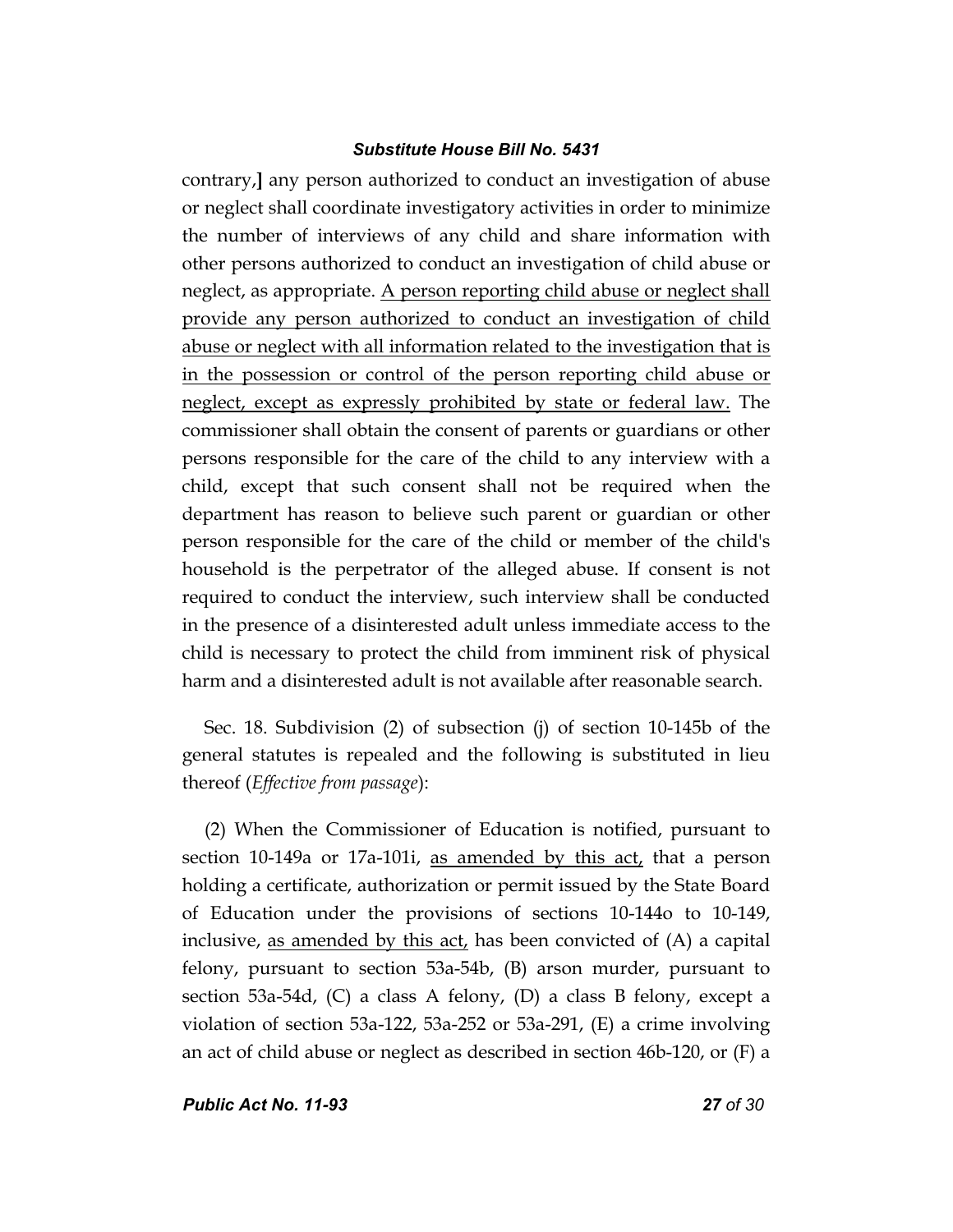violation of section 53-21, 53-37a, **[**53a-49,**]** 53a-60b, 53a-60c, 53a-71, 53a-72a, 53a-72b, 53a-73a, 53a-88, 53a-90a, 53a-99, 53a-103a, 53a-181c, 53a-191, 53a-196, 53a-196c, 53a-216, 53a-217b or 21a-278 or subsection (a) of section 21a-277, any certificate, permit or authorization issued by the State Board of Education and held by such person shall be deemed revoked and the commissioner shall notify such person of such revocation, provided such person may request reconsideration pursuant to regulations adopted by the State Board of Education, in accordance with the provisions of chapter 54. As part of such reconsideration process, the board shall make the initial determination as to whether to uphold or overturn the revocation. The commissioner shall make the final determination as to whether to uphold or overturn the revocation.

Sec. 19. Section 10-145i of the general statutes is repealed and the following is substituted in lieu thereof (*Effective from passage*):

Notwithstanding the provisions of sections 10-144o to 10-146b, inclusive, as amended by this act, and 10-149, the State Board of Education shall not issue or reissue any certificate, authorization or permit pursuant to said sections if (1) the applicant for such certificate, authorization or permit has been convicted of any of the following: (A) A capital felony, as defined in section 53a-54b; (B) arson murder, as defined in section 53a-54d; (C) any class A felony; (D) any class B felony except a violation of section 53a-122, 53a-252 or 53a-291; (E) a crime involving an act of child abuse or neglect as described in section 46b-120; or (F) a violation of section 53-21, 53-37a, **[**53a-49,**]** 53a-60b, 53a-60c, 53a-71, 53a-72a, 53a-72b, 53a-73a, 53a-88, 53a-90a, 53a-99, 53a-103a, 53a-181c, 53a-191, 53a-196, 53a-196c, 53a-216, 53a-217b or 21a-278 or a violation of subsection (a) of section 21a-277, and (2) the applicant completed serving the sentence for such conviction within the five years immediately preceding the date of the application.

*Public Act No. 11-93 28 of 30* Sec. 20. (*Effective from passage*) On or before January 1, 2012, the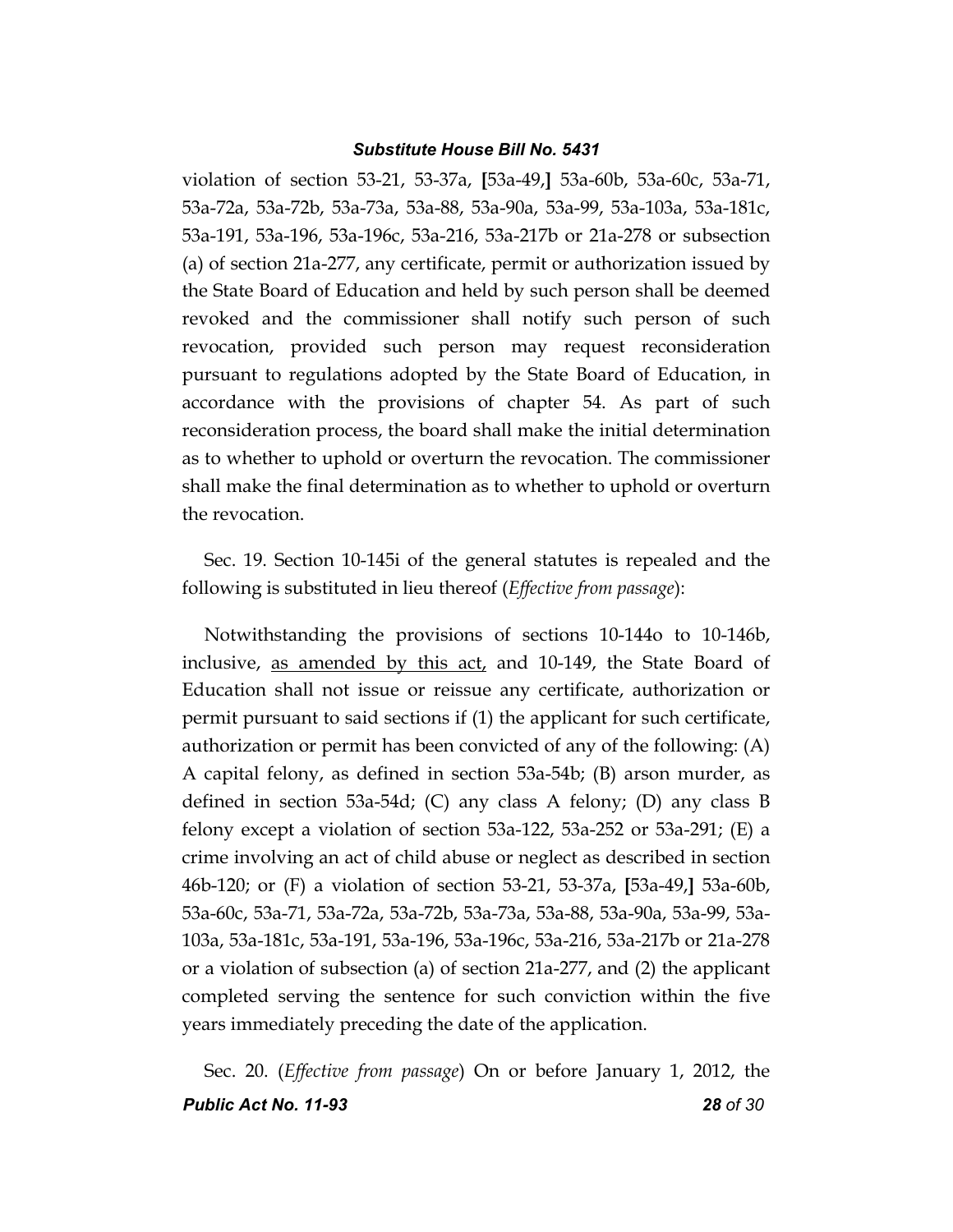Department of Children and Families shall develop a plan for how to implement the provisions of subdivision (2) of subsection (a) of section 10-221d of the general statutes, as amended by this act. The department shall submit such plan to the joint standing committees of the General Assembly having cognizance of matters relating to education and human services, in accordance with the provisions of section 11-4a of the general statutes.

Sec. 21. Subsection (c) of section 17a-16a of the general statutes is repealed and the following is substituted in lieu thereof (*Effective October 1, 2011*):

(c) (1) If it is determined that it is in a child's best interests to remain in his or her school of origin, the department and the board of education for such school of origin shall collaborate on a transportation plan for such child from the town in which the child is placed to such school of origin. The department shall be responsible for any additional or extraordinary cost of such transportation beyond that to which the child would otherwise have access. The department shall maximize federal reimbursements under Title IV-E of the Social Security Act, as amended, for costs of transporting Title IV-E eligible children. The department and the board of education for the school of origin shall consider cost-effective, reliable and safe transportation options.

(2) If it is not in the best interests of the child to attend the school of origin, the department shall work with the board of education for such school of origin and the receiving school to ensure immediate and appropriate enrollment and attendance of the child in the receiving school in accordance with the provisions of subsection (e) of section 10- 76d and section 10-253. The educational records of the child shall be provided by the school of origin to the receiving school, in accordance with the federal Fostering Connections to Success and Increasing Adoptions Act of 2008, Public Law 110-351. Upon notification by the

*Public Act No. 11-93 29 of 30*